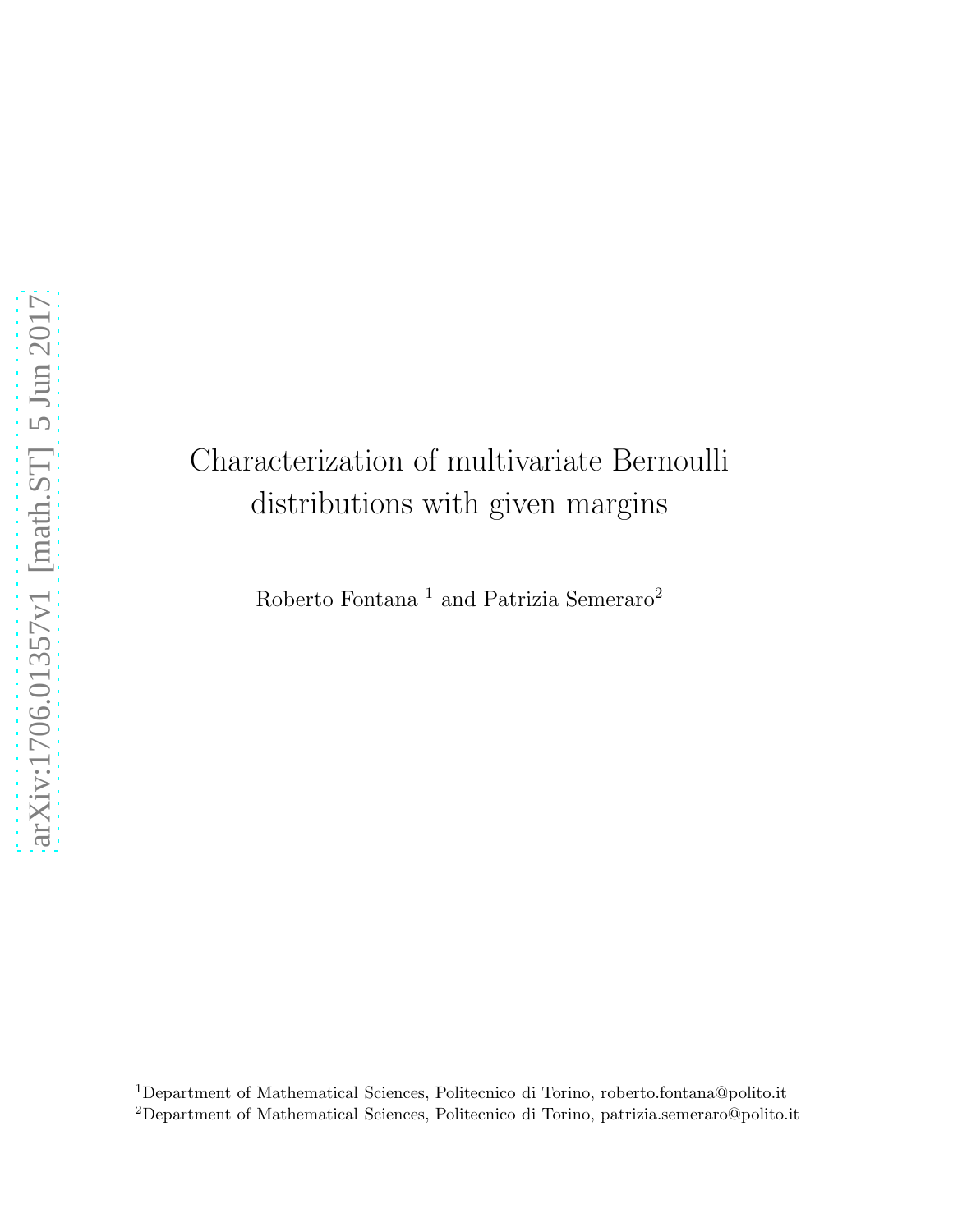#### Abstract

We express each Fréchet class of multivariate Bernoulli distributions with given margins as the convex hull of a set of densities, which belong to the same Fréchet class. This characterisation allows us to establish whether a given correlation matrix is compatible with the assigned margins and, if it is, to easily construct one of the corresponding joint densities. We reduce the problem of finding a density belonging to a Fréchet class and with given correlation matrix to the solution of a linear system of equations. Our methodology also provides the bounds that each correlation must satisfy to be compatible with the assigned margins. An algorithm and its use in some examples is shown.

Keywords: Algebraic statistics; Correlation; Fréchet class; Multivariate binary distribution; Simulation.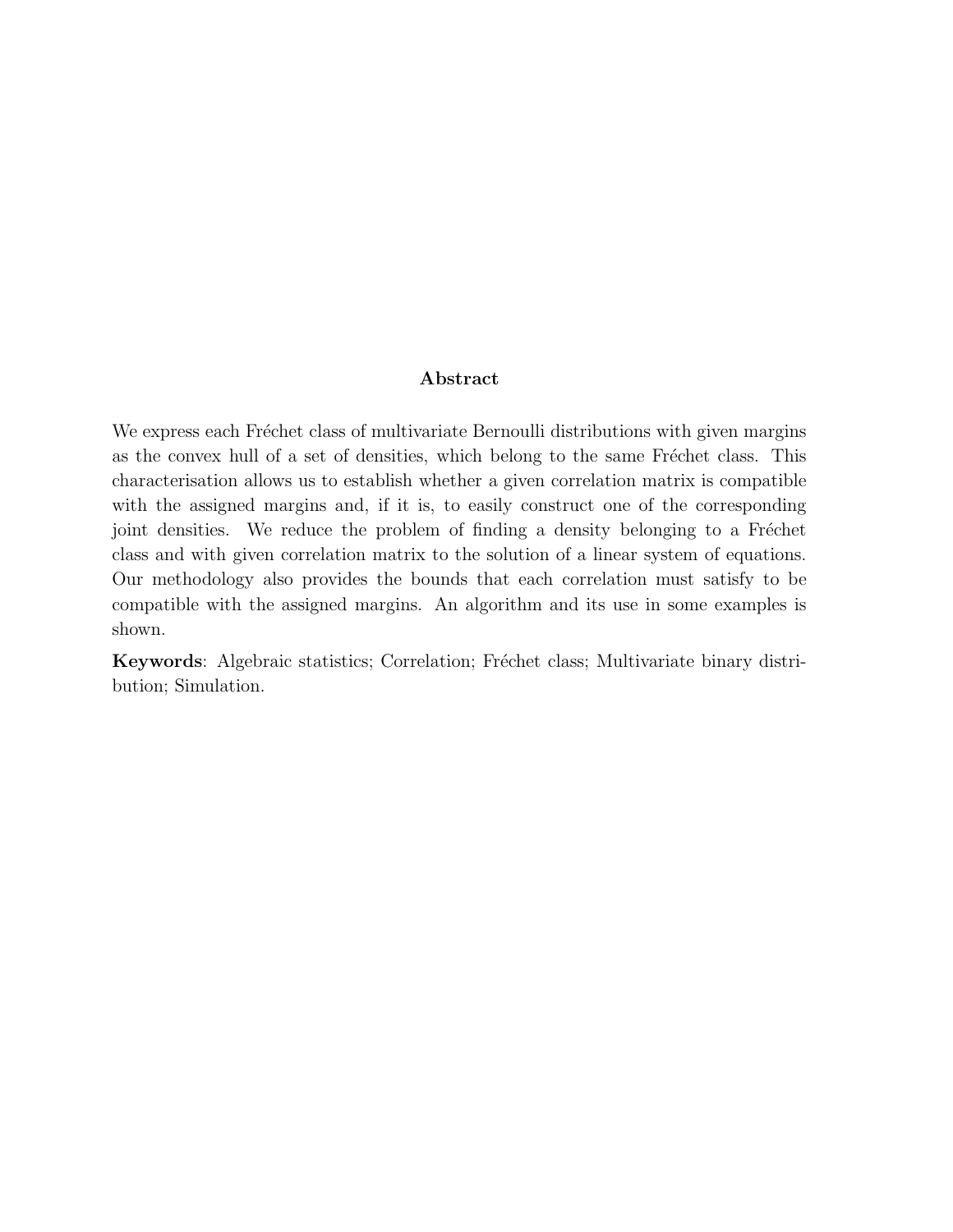## 1 Introduction

Dependent binary variables play a key role in many important scientific fields such as clinical trials and health studies. The problem of the simulation of correlated binary data is extensively addressed in the statistical literature, e.g. [\[3\]](#page-17-0), [\[6\]](#page-17-1), [\[15\]](#page-18-0) and [\[9\]](#page-17-2). Simulation studies are a useful tool for analysing extensions or alternatives to current estimating methodologies, such as generalised linear mixed models, or for the evaluation of statistical procedures for marginal regression models ([\[13\]](#page-17-3)). The simulation problem consists of constructing multivariate distributions for given Bernoulli marginal distributions and a given correlation matrix  $\rho$ . Frequently, assumptions are made about the correlation structure. Probably the most common is equicorrelation, e.g. [\[3\]](#page-17-0). A popular approach also uses working correlation matrices  $([10]$  $([10]$  and  $[16]$ , such as first order moving average correlations or first order autoregressive correlations ([\[12\]](#page-17-5) and references therein). An important issue for these simulation procedures is the compatibility of marginal binary variables and their correlations, since problems may arise when the margins and the correlation matrix are not compatible  $([4], [14]$  $([4], [14]$  $([4], [14]$  $([4], [14]$  and  $[3])$ . The range of admissible correlation matrices for binary variables is well known in the bivariate case. This problem has been widely identified in the literature, but, to the best of our knowledge no effective solution exists for multivariate binary distributions with more than three variables ([\[3\]](#page-17-0)).

We propose a new but simple methodology to characterise Bernoulli variables belonging to a given Fréchet class, i.e. with given marginal distributions. This characterisation allows us to establish whether a given correlation matrix is compatible with the assigned margins and, if it is, to easily construct one of the corresponding joint densities. It also provides the bounds that each correlation must satisfy to be compatible with the assigned margins. Furthermore, if the correlation structure and the margins are not compatible, we can find a new correlation matrix which is close to the desired one but compatible with the given margins. It is worth noting that this methodology puts no restriction either on the number of variables or on the correlation structure. It also provides a new computational procedure to simulate multivariate distributions of binary variables with assigned margins and given moments.

The proposed methodology is based on a polynomial representation of all the multivariate Bernoulli distributions of a given Fréchet class, i.e. of all the distributions with fixed Bernoulli margins. This representation is linked to the Farlie-Gumbel-Morgesten copula ([\[11\]](#page-17-8)). It allows us to write each Fréchet class as the convex hull of the ray densities, which are densities that belong to the Fréchet class under consideration. By so doing, the problem of finding one distribution with given moments in a Fréchet class is reduced to the solution of a linear system of equations.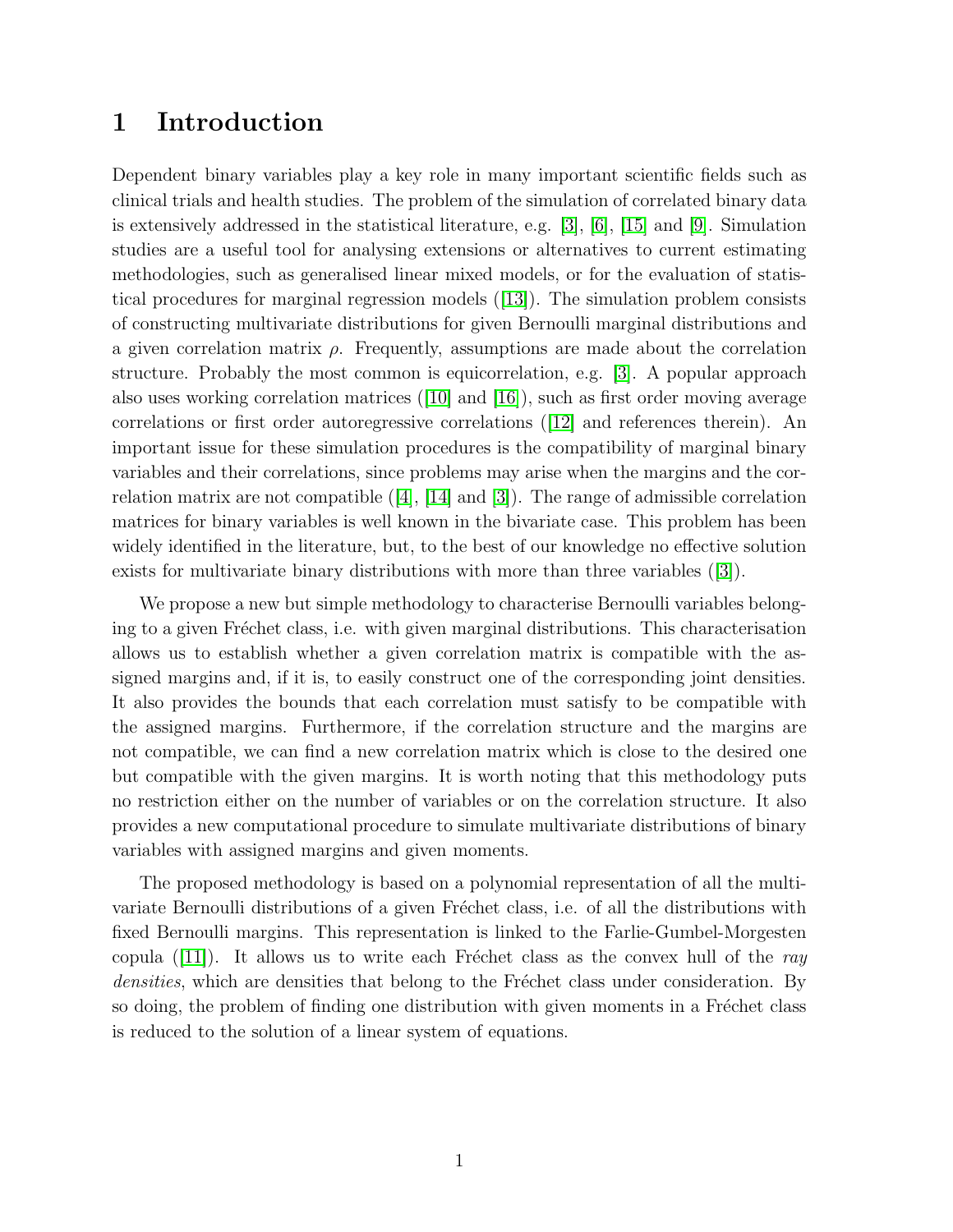## 2 Preliminaries

Let  $\mathbb{F}_m$  be the set of m-dimensional distributions which have Bernoulli univariate marginal distributions. Let us consider the Fréchet class  $\mathcal{F}(p_1, \ldots, p_m) \subseteq \mathbb{F}_m$  of distribution functions in  $\mathbb{F}_m$  which have the same Bernoulli marginal distributions  $B(p_i)$ ,  $0 < p_i <$  $1, i = 1, \ldots, m$ . If  $X = (X_1, \ldots, X_m)$  is a random vector with joint distribution in  $\mathcal{F}(p_1,\ldots,p_m)$ , we denote

- its cumulative distribution function by  $F_p$  and its density function by  $f_p$  where  $p = (p_1, \ldots, p_m);$
- the column vector which contains the values of  $F_p$  and  $f_p$  over  $\mathcal{S}_m := \{0, 1\}^m$ , with a small abuse of notation, still by  $\mathbf{F}_p = (F_p(x) : x \in \mathcal{S}_m)$  and  $\mathbf{f}_p = (f_p(x) : x \in \mathcal{S}_m)$ respectively; we make the non-restrictive hypothesis that  $\mathcal{S}_m$  is ordered according to the reverse-lexicographical criterion;
- the marginal cumulative distribution function and the marginal density function of  $X_i$  by  $F_{p,i}$  and  $f_{p,i}$  respectively,  $i = 1, \ldots, m;$
- the values  $f_{p,i}(0) \equiv F_{p,i}(0)$  and  $f_{p,i}(1)$  by  $q_i$  and  $p_i$  respectively,  $i = 1, \ldots, m$ .

We observe that  $q_i = 1 - p_i$  and that the expected value of  $X_i$  is  $p_i$ ,  $\mathbf{E}[X_i] = p_i$ ,  $i=1,\ldots,m$ .

Given two matrices  $A \in \mathcal{M}(n \times m)$  and  $B \in \mathcal{M}(d \times l)$  the matrix  $A \otimes B \in \mathcal{M}(nd \times ml)$ indicates their Kronecker product and  $A^{\otimes n}$  is  $\underbrace{A \otimes \ldots \otimes A}_{n \text{ times}}$ .

If we consider a Bernoulli variable  $B(\tau)$ ,  $0 < \tau < 1$ , with  $F_{\tau}$  and  $f_{\tau}$  as cumulative and density function respectively, the following holds

$$
\left(\begin{array}{c} f_{\tau}(0) \\ f_{\tau}(1) \end{array}\right) = D \cdot \left(\begin{array}{c} F_{\tau}(0) \\ F_{\tau}(1) \end{array}\right)
$$

where  $D =$  $\left( \begin{array}{cc} 1 & 0 \\ -1 & 1 \end{array} \right)$ is the difference matrix.

It follows that given  $F_p$  and  $f_p$  in  $\mathcal{F}(p_1, \ldots, p_m)$  we have

<span id="page-3-0"></span>
$$
\boldsymbol{f}_p = D^{\otimes m} \boldsymbol{F}_p. \tag{2.1}
$$

Finally we can write  $\mathbf{f}_p \in \mathcal{F}(p_1,\ldots,p_m)$ ,  $\mathbf{F}_p \in \mathcal{F}(p_1,\ldots,p_m)$  and  $X \in \mathcal{F}(p_1,\ldots,p_m)$ .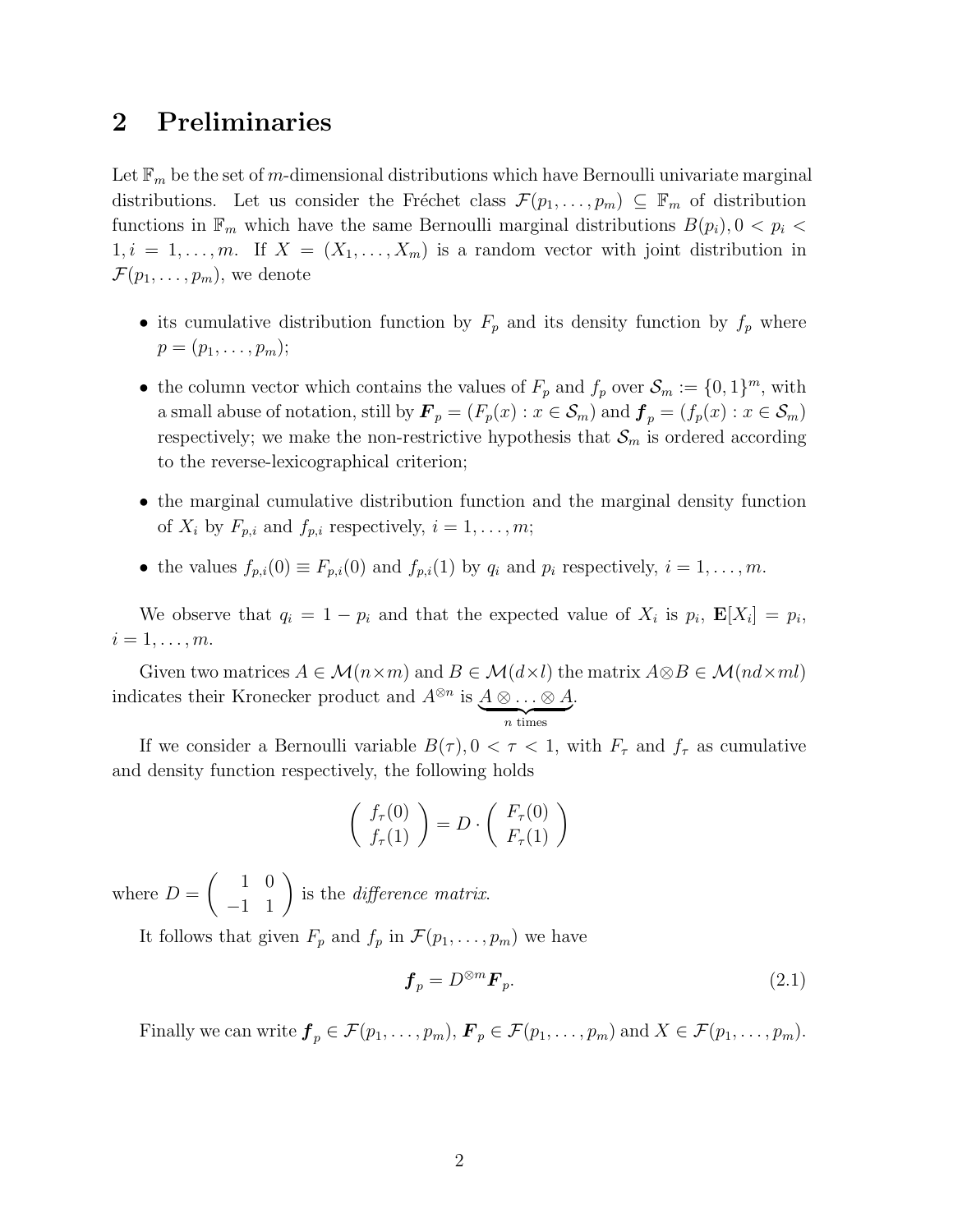## 3 Construction of multivariate Bernoulli distributions with given margins

We give a polynomial and matrix representation of all the  $F_p \in \mathcal{F}(p_1, \ldots, p_m)$ . We make the non-restrictive hypothesis that  $\{q_1, 1\} \times \ldots \times \{q_m, 1\}$  is ordered according to the reverse-lexicographical criterion. We denote  $\{q_1, 1\} \times \ldots \times \{q_m, 1\}$  by  $\mathcal{Q}_m$ .

<span id="page-4-0"></span>**Theorem 3.1.** Any distribution  $F_p \in \mathcal{F}(p_1, \ldots, p_m)$  admits the following representation over  $\mathcal{Q}_m$  $\mathbf{F} = \Lambda H \theta$ 

where 
$$
\Lambda_p
$$
 = diag $(q_1^{(1-\alpha_1)} \cdot \ldots \cdot q_m^{(1-\alpha_m)}, (\alpha_1, \ldots, \alpha_m) \in S_m)$ ,  $U_p = U_{p_1} \otimes \ldots \otimes U_{p_m}$ ,  $U_{p_i} = \begin{pmatrix} 1 & 1-q_i \\ 1 & 0 \end{pmatrix}$ ,  $i = 1, \ldots, m$  and  $\theta = (\theta_0, \theta_m, \theta_{m-1}, \theta_{m,m-1}, \ldots, \theta_{12\ldots m})$ .

Necessary conditions for  $F_p$  being a distribution are  $\theta_0 = 1$  and  $\theta_i = 0, i = 1, \ldots, m$ .

*Proof.* Given  $u = (u_1, \ldots, u_m) \in \mathcal{Q}_m$  let us define

$$
g(u) = \left(\prod_{i=1}^m u_i\right) \left(\theta_0 + \sum_{j=1}^m \theta_j (1-u_j) + \sum_{1 \le j < k \le m} \theta_{jk} (1-u_j)(1-u_k) + \dots + \theta_{12\dots m} \prod_{i=1}^m (1-u_i)\right)
$$

and the row vectors  $a_i = (1, 1 - u_i), i = 1, \ldots, m$ . We can write  $g(u) \in \mathbb{R}$  as

$$
g(u) = \left(\prod_{i=1}^n u_i\right) (a_1 \otimes \ldots \otimes a_m) \begin{pmatrix} \theta_0 \\ \theta_m \\ \theta_{m-1} \\ \ldots \\ \theta_{12\ldots m} \end{pmatrix}.
$$

Considering all the  $u \in \mathcal{Q}_m$  we get the  $2^m$ -vector  $(g(u), u \in \mathcal{Q}_m) = \Lambda_p U_p \theta$ .

We observe that the determinant of  $U_{p_i} =$  $\begin{pmatrix} 1 & 1 - q_i \\ 1 & 0 \end{pmatrix}$  is  $\det(U_{p_i}) = -p_i \neq 0$ . It follows that the determinant of  $U_p$ , which is  $(p_1 \cdot \ldots \cdot p_m)^2$ , is also different from zero. Being the determinant of  $\Lambda_p \neq 0$  we get that the determinant of  $\Lambda_p U_p$  is different from zero. It follows that the rank of  $\Lambda_p U_p$  is  $2^m$  and then any vector  $y \in \mathbb{R}^{2^m}$  and in particular any distribution  $F_p$  can be written as  $\mathbf{F}_p = \Lambda_p U_p \theta$ .

If  $F_p$  is a distribution in  $\mathcal{F}(p_1,\ldots,p_n)$ , the vector parameter  $\theta$  must satisfy the following necessary conditions:

- 1.  $\theta_0 = 1$ . The condition  $F_p(1, \ldots, 1) = 1$  implies  $\theta_0 = 1$ , since  $F_p(1, \ldots, 1) = \theta_0$ ;
- 2.  $\theta_i = 0, i = 1, ..., m$ . The condition  $F_p(1, ..., 1, 0, 1, ..., 1) = q_i$  implies  $\theta_i = 0, i =$ 1, ..., m, since  $F_p(1, \ldots, 1, 0, 1, \ldots, 1) = q_i(1 + \theta_i(1 - q_i)).$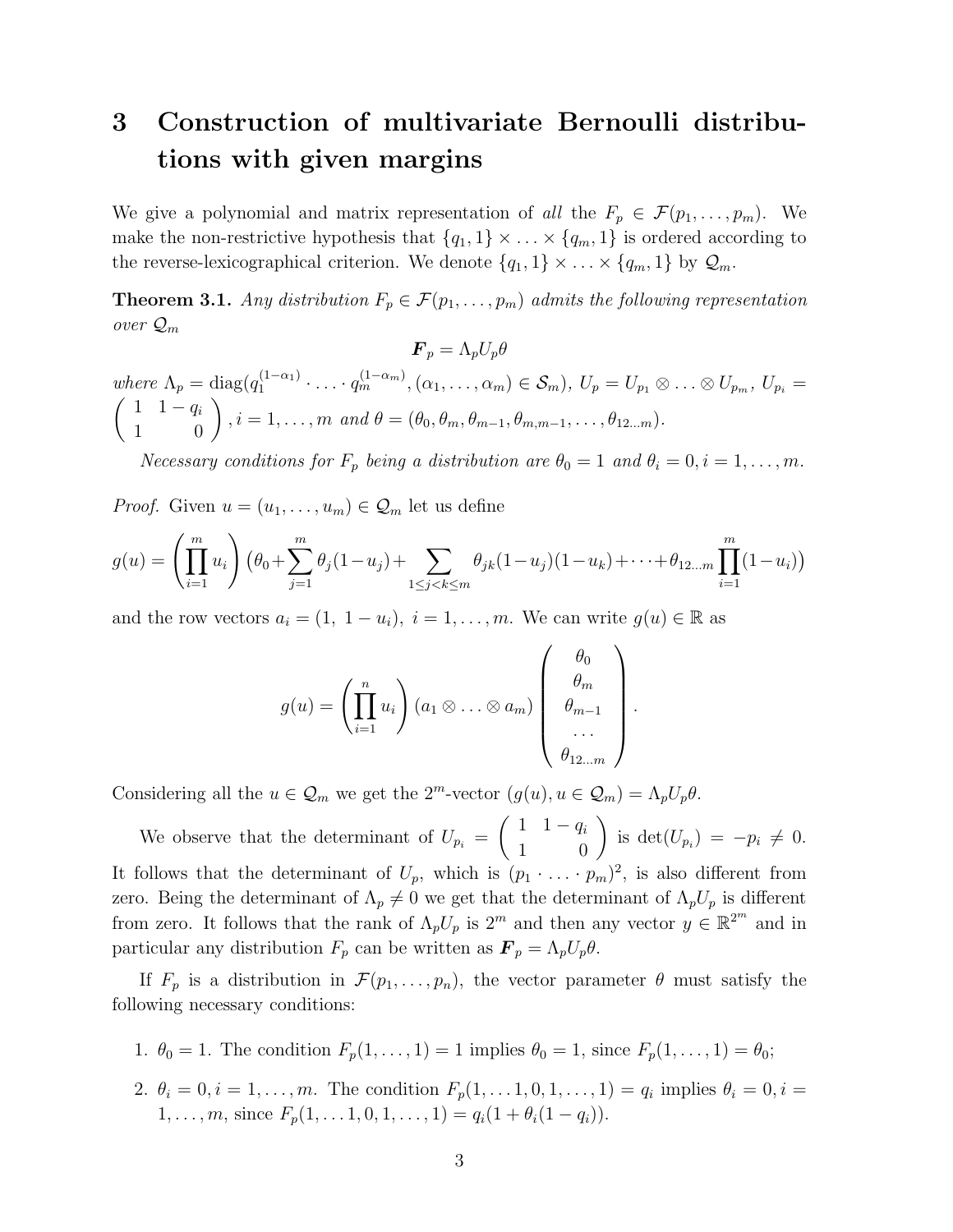**Remark 1.** Under the necessary assumptions  $\theta_0 = 1$  and  $\theta_i = 0$ ,  $i = 1, \ldots, m$ , the polynomial function  $g(u)$  in Theorem [3.1](#page-4-0) is the restriction of the well-known Farlie-

Gumbel-Morgesten copula 
$$
C(u)
$$
 to  $Q_m$ :

$$
C(u) := \left(\prod_{i=1}^m u_i\right) \left(1 + \sum_{1 \leq j < k \leq n} \theta_{jk} (1 - u_j)(1 - u_k) + \dots + \theta_{12\ldots m} \prod_{i=1}^m (1 - u_i)\right), \ u \in [0, 1]^m.
$$

Notice that the condition  $\theta_0 = 1$  derives from  $C(1, \ldots, 1) = 1$  and the condition  $\theta_i = 0$ is necessary since a requirement to be a copula is that  $C(1,\ldots,1,q_i,1,\ldots,1)=q_i$ ,  $i=$  $1, \ldots, m$ . Our representation shows that the restriction to  $\mathcal{Q}_m$  of the Farlie-Gumbel-Morgesten copula allows us to represent all the binary distributions with given margins, and therefore to model all the possible dependence structures of multivariate Bernoulli distributions.

As a consequence of Theorem [3.1](#page-4-0) and Equation [2.1](#page-3-0) any density  $f_p \in \mathcal{F}(p_1, \ldots, p_m)$ admits the following representation over  $\mathcal{S}_m$ 

<span id="page-5-0"></span>
$$
\boldsymbol{f}_p = D^{\otimes m} \Lambda_p U_p \theta \tag{3.1}
$$

We observe that given  $\mathbf{f}_p \in \mathcal{F}(p_1,\ldots,p_m)$  we can write it as in Eq.[\(3.1\)](#page-5-0). Vice versa Theorem [3.1](#page-4-0) does not provide any condition on  $\theta_{i_1,\dots,i_k}$  for  $k \geq 2$  such that  $D^{\otimes m} \Lambda_p U_p \theta$ represents a density function  $f_p$  over  $\mathcal{S}_m$ .

In the remaining part of this section we will provide a representation of all the densities  $f_p \in \mathcal{F}(p_1, \ldots, p_m)$ .

<span id="page-5-2"></span>**Theorem 3.2.** Let  $f_p \in \mathcal{F}(p_1, \ldots, p_m)$ . It holds that

<span id="page-5-3"></span>
$$
\boldsymbol{f}_p = \sum_{i=1}^{n_{\mathcal{F}}} \lambda_i \boldsymbol{R}_p^{(i)},\tag{3.2}
$$

where  $\mathbf{R}_p^{(i)} = (R_p^{(i)}(x), x \in \mathcal{S}_m) \in \mathcal{F}(p_1, \ldots, p_m), \lambda_i \geq 0, i = 1, \ldots, n_{\mathcal{F}}$  and  $\sum_{i=1}^{n_{\mathcal{F}}} \lambda_i = 1$ .

*Proof.* Let us define  $Y_p = D^{\otimes m} \Lambda_p U_p$ . From Eq.[\(3.1\)](#page-5-0) it holds that

$$
\boldsymbol{f}_p = Y_p \Theta,
$$

with the conditions  $\theta_0 = 1$  and  $\theta_i = 0$ ,  $i = 1, ..., m$ . We can write

$$
\Theta = Y_p^{-1} \boldsymbol{f}_p.
$$

4

The conditions  $\theta_i = 0, i = 1, \ldots, m$  can be written as

<span id="page-5-1"></span>
$$
H\mathbf{f}_p = 0,\tag{3.3}
$$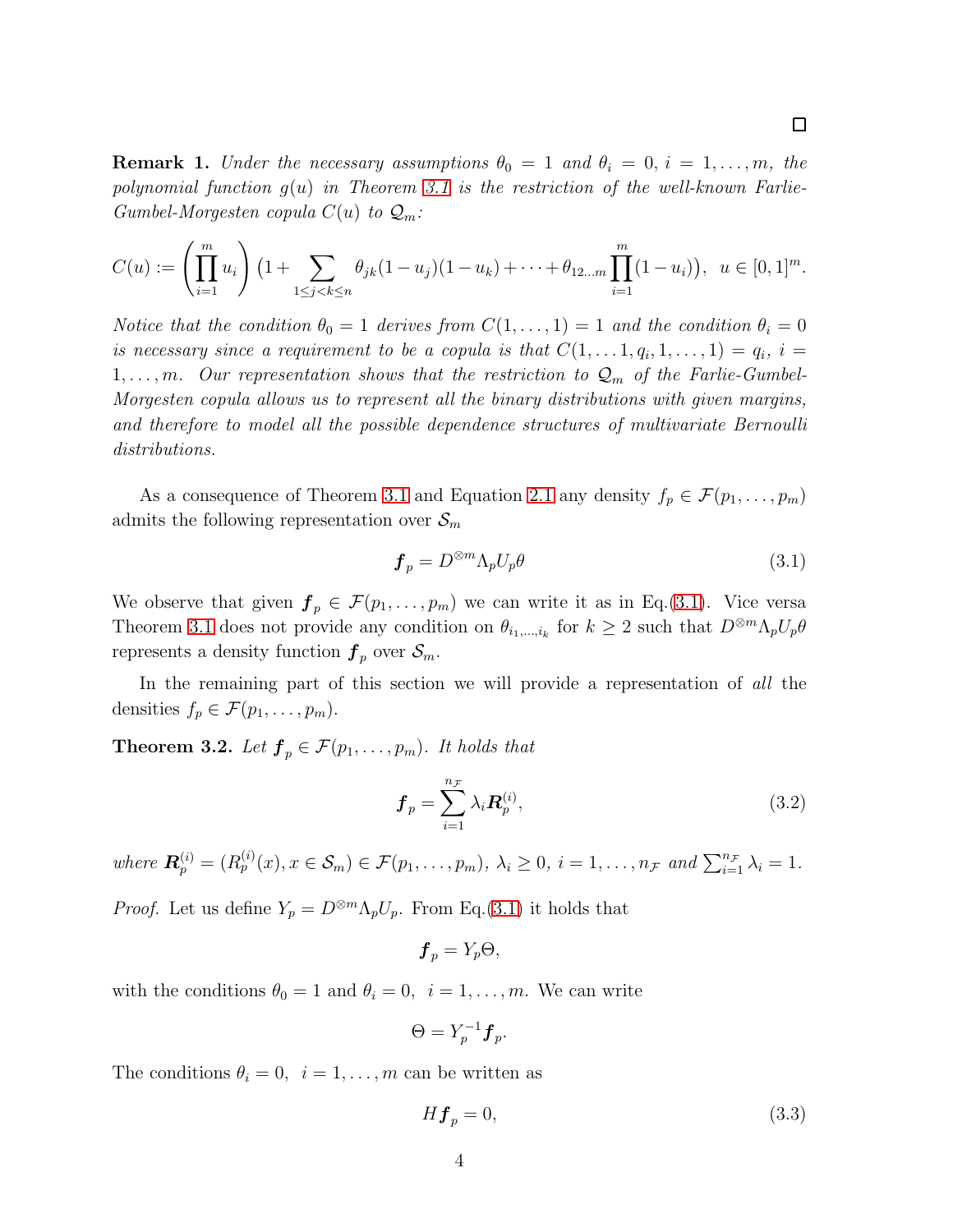where H is the  $m \times 2^m$  sub-matrix of  $Y_p^{-1}$  obtained by selecting the rows corresponding to  $\theta_i$ ,  $i=1\ldots,m$ .

The condition  $\theta_0 = 1 \Leftrightarrow F_p(1, \ldots, 1) = 1$  is ensured by requiring that  $f_p$  is a density, i.e.

- 1.  $f_p(x) \geq 0;$
- 2.  $\sum_{x} f_p(x) = 1$

where  $x \in \mathcal{S}_m$ .

All the positive solutions  $f_p$  of [\(3.3\)](#page-5-1) have the following form:

$$
\boldsymbol{f}_p = \sum_{i=1}^{n_{\mathcal{F}}} \tilde{\lambda}_i \tilde{R}_p^{(i)}, \ \ \tilde{\lambda}_i \ge 0,
$$

where  $\tilde{R}_{p}^{(i)} = (\tilde{R}_{p,j}^{(i)}, j = 1, \ldots, 2^m) \in \mathbb{R}^{2^m}, \ \tilde{R}_{p,j}^{(i)} \ge 0$  and  $H\tilde{R}_{p}^{(i)} = 0, i = 1, \ldots, n_{\mathcal{F}}$  are the extremal rays of the cone defined by  $Hf_p = 0$  ([\[1\]](#page-16-0) and [\[7\]](#page-17-9)).

By dividing  $\tilde{R}_p^{(i)}$  by the sum of its elements  $\tilde{R}_{p,+}^{(i)} = \sum_{j=1}^{2^m} \tilde{R}_{p,j}^{(i)}$  we can write

$$
\boldsymbol{f}_p = \sum_{i=1}^{n_\mathcal{F}} \lambda_i \boldsymbol{R}_p^{(i)},
$$

where  $\lambda_i = \tilde{\lambda}_i \tilde{R}_{p,+}^{(i)}$  and  $\boldsymbol{R}_p^{(i)} = \frac{\tilde{R}_p^{(i)}}{\tilde{R}_p^{(i)}}$  $\frac{\tilde{R}_{p}^{(i)}}{\tilde{R}_{p,+}^{(i)}}, i = 1, \ldots, n_{\mathcal{F}}.$  It follows that  $\sum_{j=1}^{2^{m}} R_{p,j}^{(i)} = 1$  and that the ray density defined as  $R_p^{(i)}(x) := R_{p,j}^{(i)}$  being x the j-th element of  $\mathcal{S}_m$  belongs to  $\mathcal{F}(p_1,\ldots,p_m), i=1,\ldots,n_{\mathcal{F}}$ .

Finally the condition  $\sum_{x} f_p(x) = 1$  implies  $\sum_{i=1}^{n_{\mathcal{F}}} \lambda_i(\sum_{j=1}^{2^m} R_{p,j}^{(i)}) = \sum_{i=1}^{n_{\mathcal{F}}} \lambda_i = 1$ . Then we have  $\lambda_i \geq 0, i = 1, \ldots, m$  and  $\sum_{i=1}^{n_{\mathcal{F}}} \lambda_i = 1$  and the assert is proved.

Notice that Theorem [3.2](#page-5-2) makes extremely easy to generate any density  $f_p$  of the Fréchet class  $\mathcal{F}(p_1,\ldots,p_m)$ . It is enough to take a positive vector  $\lambda = (\lambda_1,\ldots,\lambda_{n_{\mathcal{F}}})$ , such that  $\sum_{i=1}^{n_{\mathcal{F}}} \lambda_i = 1$ , and build  $f_p = \sum_{i=1}^{n_{\mathcal{F}}} \lambda_i \mathbf{R}_p^{(i)}$ .

The constraints  $\mathbf{E}[X_i] = p_i$ ,  $i = 1, ..., m$  allow us to obtain an interesting intepre-tation of the matrix H of [\(3.3\)](#page-5-1). We have  $\mathbf{E}[X_i] = \sum_{(x_1,\dots,x_m)\in\mathcal{S}_m} x_i f_p(x_1,\dots,x_m)$ . It follows that

$$
x_i^T f_p = p_i
$$

$$
(1 - x_i)^T f_p = q_i
$$

where  $x_i$  is the vector which contains the *i*-th element of  $x \in S_m$ ,  $i = 1, ..., m$ . If we consider the odds of the event  $X_i = 1$ ,  $\gamma_i = p_i/q_i$  we have  $\gamma_i q_i - p_i = 0$ . We can write

$$
(\gamma_i(1 - x_i)^T - x_i^T) f_p = 0.
$$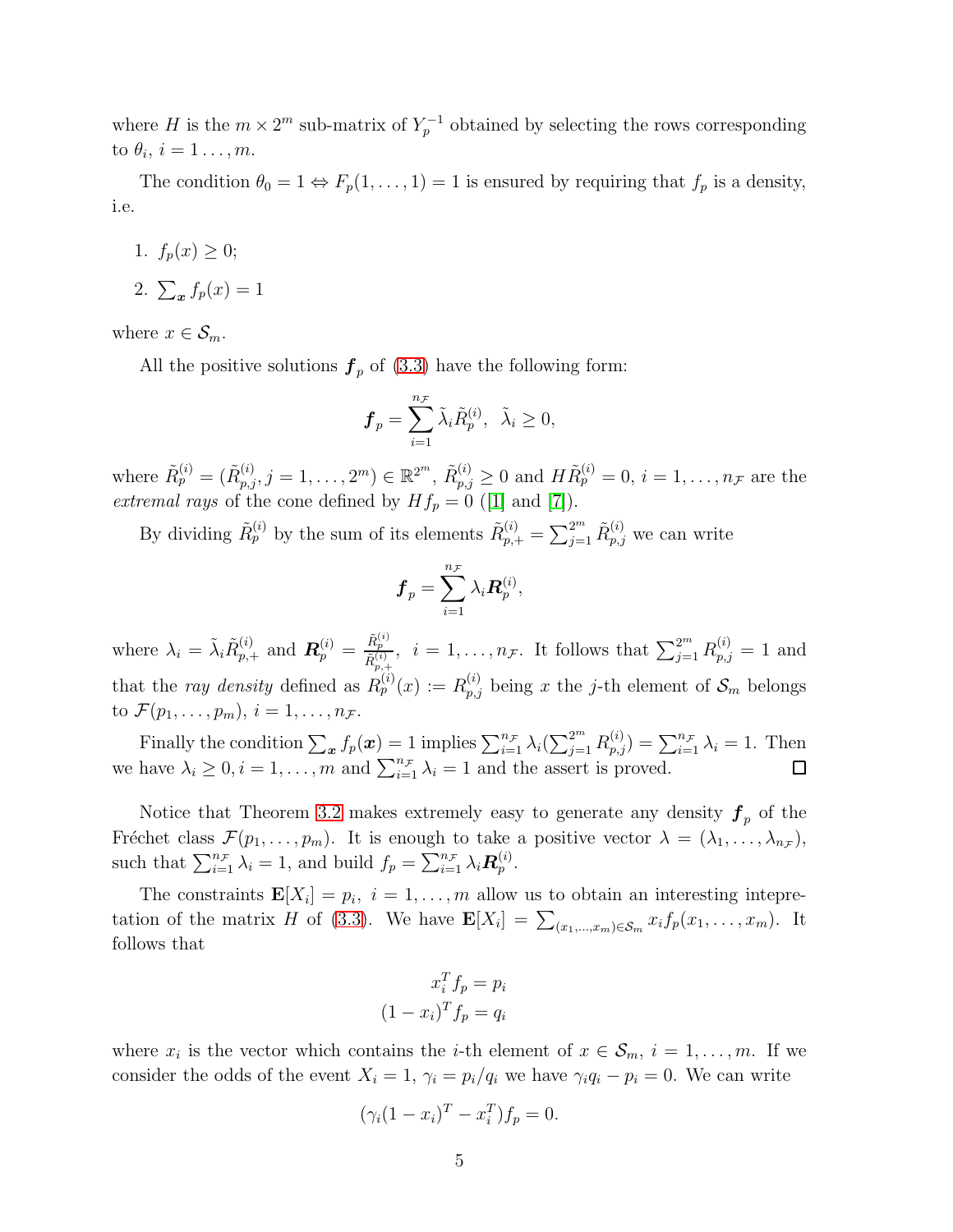Then H is simply the  $m \times 2^m$  matrix whose rows, up to a non-influential multiplicative constant, are  $(\gamma_i(1-x_i)^T - x_i^T), i = 1, ..., m$ .

Using Theorem [3.2](#page-5-2) we represent each Fréchet class  $\mathcal{F}(p_1, \ldots, p_m)$  as the convex hull of the ray densities. We observe that the ray densities depend only on the marginal distributions  $F_1, \ldots, F_m$ .

Building the ray matrix  $R_p$ 

$$
R_p = \left( \begin{array}{ccc} R_{p,1}^{(1)} & \dots & R_{p,1}^{(n_F)} \\ \dots & \dots & \dots \\ R_{p,2^m}^{(1)} & \dots & R_{p,2^m}^{(n_F)} \end{array} \right)
$$

whose columns are the ray densities  $\mathbf{R}_p^{(i)}$ ,  $i = 1, \ldots, n_{\mathcal{F}}$  we write Eq.[\(3.2\)](#page-5-3) simply as

$$
\boldsymbol{f}_p = R_p \lambda
$$

with  $\lambda = (\lambda_1, \ldots, \lambda_{n_{\mathcal{F}}}), \lambda_i \geq 0$  and  $\sum_{i=1}^{n_{\mathcal{F}}} \lambda_i = 1$ .

In practical applications the rays  $\tilde{R}_p^{(i)}$  and therefore the *ray densities*  $R_p^{(i)}$  can be found using the software 4ti2, [\[1\]](#page-16-0). In Section [5](#page-13-0) we will use SAS and 4ti2 to show some numerical examples.

In the next sections we will see that the representation of  $f_p$  as in Theorem [3.2](#page-5-2) plays a key role in determining the densities with given moments.

#### 3.1 Moments of multivariate Bernoulli variables

We observe that, given the Bernoulli variable  $X \sim B(\tau)$ ,  $0 < \tau < 1$  with density function  $f_{\tau}$  we can compute the moments  $\mathbf{E}[X^{\alpha}], \alpha \in \{0, 1\}$  as

$$
\mathbf{E}[X^{\alpha}] = \left(\begin{array}{c} \mathbf{E}[1] \\ \mathbf{E}[X] \end{array}\right) = M \left(\begin{array}{c} f_{\tau}(0) \\ f_{\tau}(1) \end{array}\right)
$$

where  $M =$  $\left(\begin{array}{cc} 1 & 1 \\ 0 & 1 \end{array}\right)$ .

It follows that given  $X = (X_1, \ldots, X_m) \in \mathcal{F}(p_1, \ldots, p_m)$  with multivariate joint density  $f_p$ , we can compute the vector of its moments  $\mathbf{E}[X^{\alpha}] \equiv \mathbf{E}[X_1^{\alpha_1} \cdot \ldots \cdot X_m^{\alpha_m}], \alpha =$  $(\alpha_1, \ldots, \alpha_m) \in \mathcal{S}_m$  as

$$
\mathbf{E}[X^{\alpha}] = M^{\otimes m} \mathbf{f}_p.
$$

We also observe that the correlation  $\rho_{ij}$  between two Bernoulli variables  $X_i \sim B(p_i)$  and  $X_j \sim B(p_j)$  is related to the second-order moment  $\mathbf{E}[X_i X_j]$  as follows

<span id="page-7-0"></span>
$$
\mathbf{E}[X_i X_j] = \rho_{ij} \sqrt{p_i q_i p_j q_j} + p_i p_j. \tag{3.4}
$$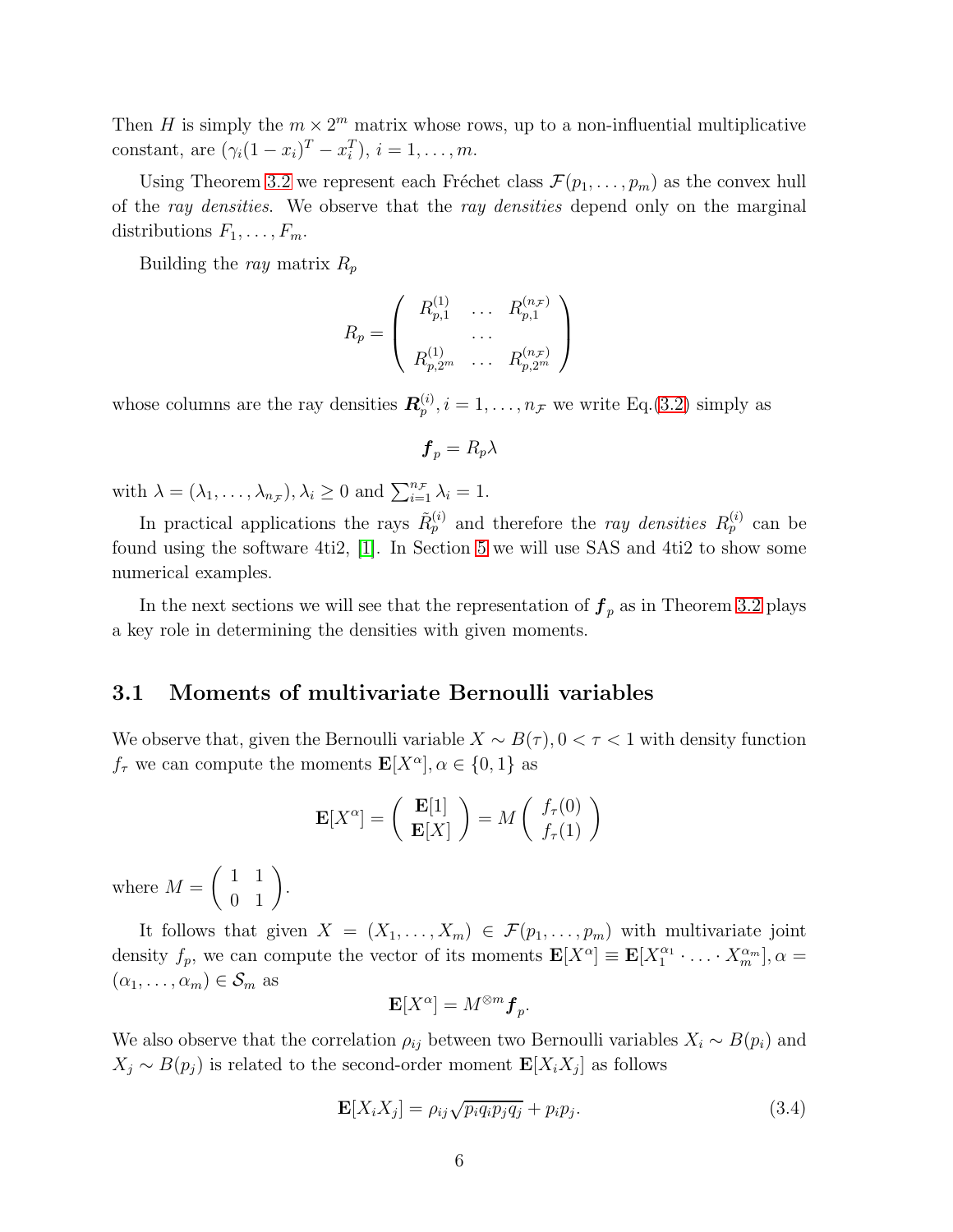## <span id="page-8-4"></span>3.2 Second-order moments of multivariate Bernoulli variables with given margins

From Theorem [3.2](#page-5-2) we get

$$
\mathbf{E}[X^{\alpha}] = M^{\otimes m} \mathbf{f}_p = M^{\otimes m} R_p \lambda.
$$

In particular for the second-order moments  $\mu_2 = \mathbf{E}[X^{\alpha} : ||\alpha||_0 = 2]$ , where  $||\alpha||_0 =$ In particular for the second-order moments  $\mu_2 = \mathbf{E}[X^{\alpha} : ||\alpha||_0 = 2]$ , where  $||\alpha||_0 = \sum_{i=1}^{m} \alpha_i$  we get the following result, which is crucial for the solution of the problem of simulating multivariate binary distributions with a given correlation matrix.

<span id="page-8-0"></span>Proposition 3.1. It holds that

<span id="page-8-3"></span>
$$
\mu_2 = A_{2p}\lambda \tag{3.5}
$$

where  $A_{2p} = (M^{\otimes m})_2 R_p$  and  $(M^{\otimes m})_2$  is the sub-matrix of  $M^{\otimes m}$  obtained by selecting the rows corresponding to the second-order moments,  $R_p$  is the ray matrix and  $\lambda =$  $(\lambda_1, \ldots, \lambda_{n_{\mathcal{F}}}), \lambda_i \geq 0, i = 1, \ldots m \text{ and } \sum_{i=1}^{n_{\mathcal{F}}} \lambda_i = 1.$ 

It follows that the target second-order moments are compatible with the means if they belong to the convex hull generated by the points which are the columns of the  $A_{2p} = (M^{\otimes m})_2 R_p$  matrix. As a direct consequence of Proposition [3.1](#page-8-0) we also get the univariate bounds for the second-order moments and the correlations.

<span id="page-8-5"></span>**Proposition 3.2.** For each  $\alpha$ ,  $\|\alpha\|_0 = 2$ , the second-order moment  $\mu_2^{(\alpha)}$  must satisfy the following bounds

<span id="page-8-1"></span>
$$
\min A_{2p}^{(\alpha)} \le \mu_2^{(\alpha)} \le \max A_{2p}^{(\alpha)} \tag{3.6}
$$

and the correlations  $\rho_{S(\alpha)}$  must satisfy the following bounds

<span id="page-8-2"></span>
$$
\frac{\min A_{2p}^{(\alpha)} - p_i p_j}{\sqrt{p_i q_i p_j q_j}} \le \rho_{ij} \le \frac{\max A_{2p}^{(\alpha)} - p_i p_j}{\sqrt{p_i q_i p_j q_j}}\n\tag{3.7}
$$

where  $A_{2p}^{(\alpha)}$  $a_{2p}^{(\alpha)}$  is the row of the matrix  $A_{2p}$  such that  $\mu_2^{(\alpha)} = A_{2p}^{(\alpha)} \lambda$  and  $\{i, j\} = \{k : \alpha_k = 1\}.$ 

*Proof.* From Proposition [3.1](#page-8-0) using the the proper row of  $A_{2p}$  we get

$$
\mu_2^{(\alpha)} = A_{2p}^{(\alpha)} \lambda.
$$

To prove [\(3.6\)](#page-8-1) it is enough to observe that

1. being  $\lambda_i \geq 0$  and  $\sum_{i=1}^{n_{\mathcal{F}}} \lambda_i = 1$  it follows that the minimum (maximum) value of  $\mu_2^{(\alpha)}$  will be obtained choosing  $\lambda$  equal to one of the  $e_i$ 's, where  $e_i \in \{0,1\}^{n_{\mathcal{F}}}$  is the binary vector with all the elements equal to zero apart from the  $i$ -th which is equal to one,  $i = 1, \ldots, n_{\mathcal{F}};$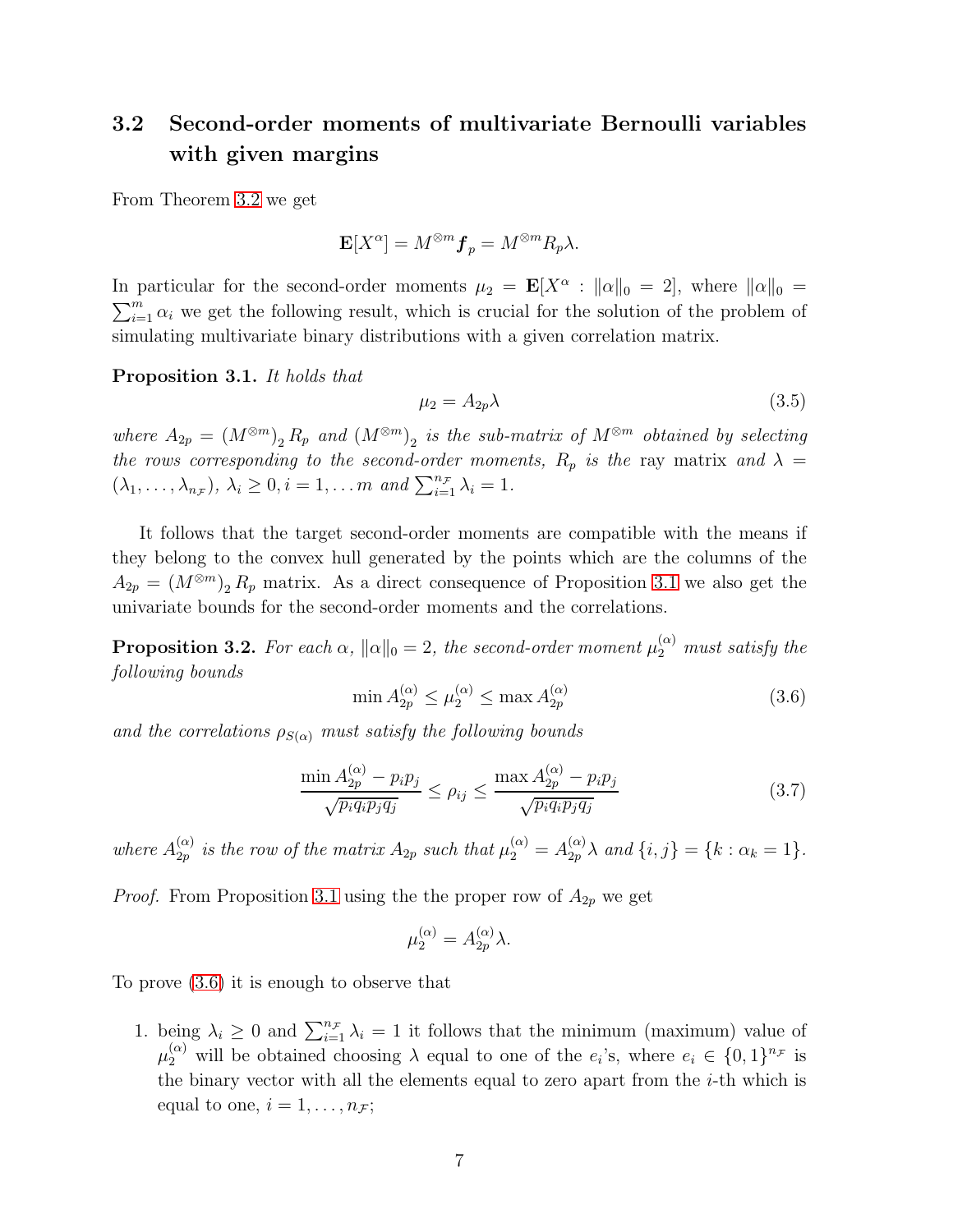2. the product  $A_{2p}^{(\alpha)}$  $\binom{\alpha}{2p}e_i$  gives the *i*-th element of  $A_{2p}^{(\alpha)}$  $\frac{(\alpha)}{2p}$ .

To prove [\(3.7\)](#page-8-2) we simply observe that using equation [\(3.4\)](#page-7-0) the bounds in [\(3.6\)](#page-8-1) can be transformed to those suitable for correlations.  $\Box$ 

Now we solve the problem of constructing a multivariate Bernoulli density  $f_p \in$  $\mathcal{F}(p_1,\ldots,p_m)$  with given correlation matrix  $\rho=(\rho_{ij})_{i,j=1,\ldots,m}$ . Using Equation [\(3.4\)](#page-7-0) we transform the desired correlations  $\rho_{ij}$  into the corresponding desired second-order moments  $\mathbf{E}[X_i X_j], i, j = 1, \ldots, m, i < j$ . In this way the density  $\mathbf{f}_p$  with means  $p_1, \ldots, p_m$ and correlation matrix  $\rho$  can be built as  $R_p\lambda$ , where  $\lambda = (\lambda_1, \ldots, \lambda_{n_{\mathcal{F}}})$ ,  $\lambda_i \geq 0$ ,  $\sum_{i=1}^{n_{\mathcal{F}}} \lambda_i =$ 1 is a solution, if it exists, of the system of equations [\(3.5\)](#page-8-3).

The space of solutions  $\lambda$  of the system [\(3.5\)](#page-8-3) defines the set of distributions in the Fréchet class with correlation matrix  $\rho$ . The choice of a particular solution does not modify the distributions of the sample means and of the sample second-order moments, which depend only on  $p_1, \ldots, p_m$  and  $\rho$  respectively. To explain this point let us consider a random sample  $\{(X_{k1},...,X_{km}), k = 1,...,N\}$  extracted from a randomly selected m-dimensional Bernoulli variable belonging to the Fréchet class  $\mathcal{F}(p_1, \ldots, p_n)$ and with given second-order moments  $\mu_{ij} := E[X_i X_j], i, j = 1, \ldots, n$ . The sample means  $\overline{X}_i$ ,  $i = 1, ..., m$  are  $\frac{1}{N}$  Binomial $(N, p_i)$  and the sample second-order moments  $\overline{X_i X_j} := \sum_{k=1}^N$  $X_{ki}X_{kj}$  $\frac{iX_{kj}}{N}, i, j = 1, \ldots, n, i < j$  are  $\frac{1}{N}$  Binomial $(N, \mu_{ij}).$ 

In general different distributions which belong to the same Fréchet class and which have the same correlation matrix  $\rho$  (or equivalently the same vector of second-order moments  $\mu_2$ , will have different k-order moments, with  $k \geq 3$ . This methodology offers the opportunity to choose the best distribution according to a certain criterion. For example, as the moments of multivariate Bernoulli are always positive, it could be of interest to find one of the distributions with the smallest sum of all the moments with order greater than 2. This problem can be efficiently solved using linear programming techniques  $([2])$  $([2])$  $([2])$ . It can be simply stated as

$$
\min_{f \in \mathbb{F}_m} (\mathbf{1}^T (M^{\otimes m})_{3...m} f)
$$

subject to

$$
\begin{cases} Hf = 0\\ (M^{\otimes m})_2 f = \mu_2 \end{cases}
$$

where 1 is the vector with all the elements equal to 1 and  $(M^{\otimes m})_{3...m}$  is the sub-matrix of  $M^{\otimes m}$  obtained by selecting the rows corresponding to the k-moments, with  $k \geq 3$ .

As we already mentioned, from a geometrical point of view a solution of the system of equations [\(3.5\)](#page-8-3) exists if and only if a point whose coordinates are the desired second-order moments belongs to the convex hull generated by the points which are the columns of the  $A_{2p} = (M^{\otimes m})_2 R_p$  matrix. If the margins and the correlation matrix are not compatible,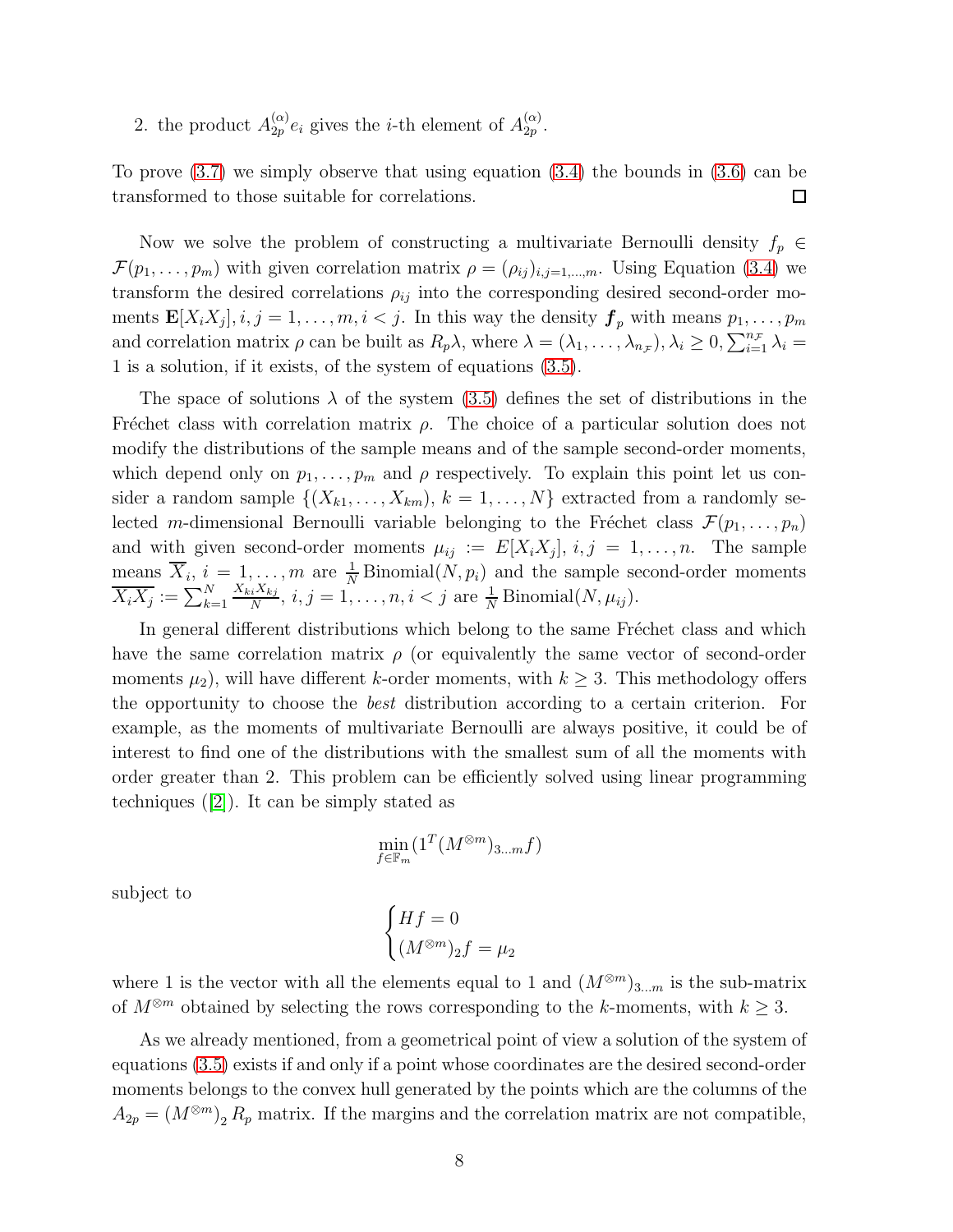the system [\(3.5\)](#page-8-3) does not have any solution. In this case it is possible to search for a feasible  $\rho^*$  which is the correlation matrix closest to the desired  $\rho$ , according to a chosen distance.

Finally it is worth noting that the method can be applied to the moments of order greater than 2 or to any selection of moments by simply replacing the  $(M^{\otimes m})_2$  matrix with the proper one.

## 3.3 Margins of multivariate Bernoulli variables with given secondorder moments

In Section [3.2](#page-8-4) we studied second-order moments of multivariate Bernoulli variables with given margins. The methodology can be easily generalised to solve the problem of studying h-order moments of multivariate Bernoulli variables with given k-order moments,  $h, k \in \{1, \ldots, m\}, h \neq k$ . We show this point by studying the  $h = 1, k = 2$  case, i.e. studying margins of multivariate Bernoulli variables  $f_{\mu_2}$  with given 2-order moments  $\mu_2 = (\mu_{ij} : i, j = 1, \ldots, m, i < j).$ 

We observe that  $\mathbf{E}[X_i X_j] = \sum_{(x_1,\dots,x_m)\in\mathcal{S}_m} x_i x_j f_{\mu_2}(x_1,\dots,x_m)$ , that is

$$
x_{ij}^T f_{\mu_2} = \mu_{ij}
$$

$$
(1 - x_{ij})^T f_{\mu_2} = 1 - \mu_{ij}
$$

where  $x_{ij}$  is the vector which contains the product  $x_ix_j$  of the *i*-th and the *j*-th element of  $x \in \mathcal{S}_m$ . If we consider the odds of the event  $X_i X_j = 1$ ,  $\gamma_{ij} = \mu_{ij}/(1 - \mu_{ij})$ , we have  $\gamma_{ij}(1-\mu_{ij})-\mu_{ij}=0$  that is

$$
(\gamma_{ij}(1 - x_{ij})^T - x_{ij}^T) f_{\mu_2} = 0.
$$

Building the matrix  $H_2$  whose rows are  $(\gamma_{ij}(1-x_{ij})^T - x_{ij}^T)$ , all the densities  $f_{\mu_2}$  must satisty the system of equations  $H_2f_{\mu_2}=0$ . The following proposition is the equivalent of Theorem [3.2,](#page-5-2) Proposition [3.1](#page-8-0) and Proposition [3.2](#page-8-5) for the case under study.

**Proposition 3.3.** Let  $\boldsymbol{f}_{\mu_2}$  a multivariate Bernoulli density with second-order moments  $\mu_2 = (\mu_{ij} : i, j = 1, \ldots, m, i < j)$ :

1. all the densities  $f_{\mu_2}$  can be written as

$$
\boldsymbol{f}_{\mu_2} = \sum_{i=1}^{n_{\mathcal{F}}} \lambda_i \boldsymbol{R}_{\mu_2}^{(i)},
$$
\n(3.8)

where  $\mathbf{R}^{(i)}_{\mu_2} = (R^{(i)}_{\mu_2}(x), x \in \mathcal{S}_m)$  i = 1, ...,  $n_{\mathcal{F}}$  are multivariate Bernoulli densities with second-order moments  $\mu_2, \lambda_i \geq 0, i = 1, ..., m$  and  $\sum_{i=1}^{n_{\mathcal{F}}} \lambda_i = 1$ .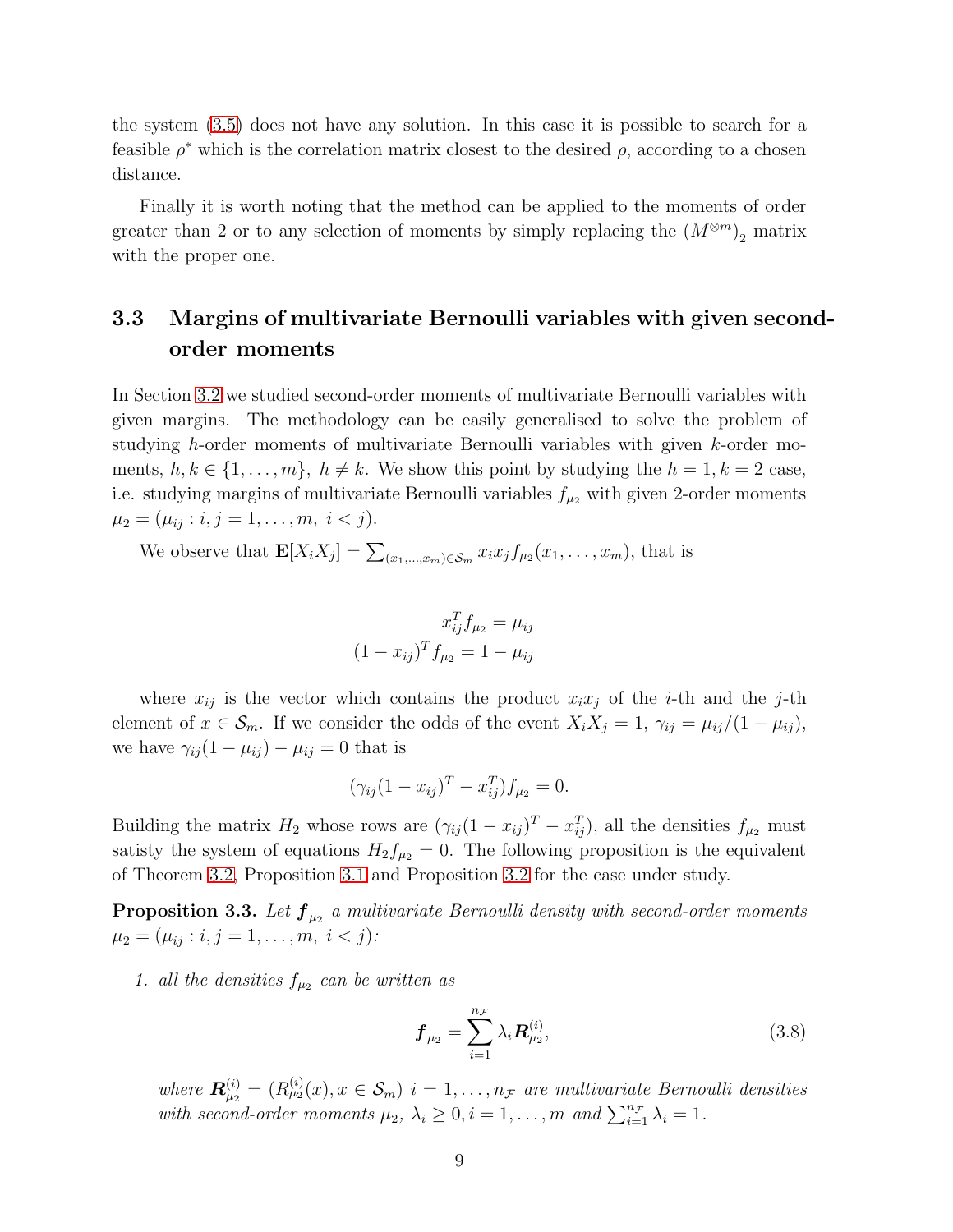2. The vector  $p = (p_1, \ldots, p_m)$  is

$$
p = A_{1\mu_2}\lambda\tag{3.9}
$$

where  $A_{1\mu_2} = (M^{\otimes m})_1 R_{\mu_2}$  and  $(M^{\otimes m})_1$  is the sub-matrix of  $M^{\otimes m}$  obtained by selecting the rows corresponding to the first-order moments,  $R_{\mu_2}$  is the ray matrix and  $\lambda = (\lambda_1, \ldots, \lambda_{n_{\mathcal{F}}}), \lambda_i \geq 0, i = 1, \ldots m$  and  $\sum_{i=1}^{n_{\mathcal{F}}} \lambda_i = 1$ .

3. For each  $\alpha$ ,  $\|\alpha\|_0 = 1$ , the first-order moment  $\mu_1^{(\alpha)} \equiv p_i$  must satisfy the following bounds

<span id="page-11-4"></span>
$$
\min A_{1\mu_2}^{(\alpha)} \le p_i \le \max A_{1\mu_2}^{(\alpha)} \tag{3.10}
$$

where  $A_{1\mu_2}^{(\alpha)}$  $\mathcal{L}^{(\alpha)}_{1\mu_2}$  is the row of the matrix  $A_{1\mu_2}$  such that  $p_i=A^{(\alpha)}_{1\mu_2}$  $\binom{\alpha}{1\mu_2}$  and  $\{i\} = \{k : \alpha_k =$ 1}.

## 4 Bivariate Bernoulli density with given margins

In this section we consider bivariate distributions, i.e. the class  $\mathcal{F}(p_1, p_2)$  of 2-dimensional random variables  $(X_1, X_2)$  which have Bernoulli marginal distributions  $F_i \sim B(p_i), i =$ 1, 2. In the bivariate case two key distributions are  $F<sub>L</sub>$  and  $F<sub>u</sub>$ , the lower and upper Fréchet bound of  $\mathcal{F}(p_1, p_2)$  respectively:

<span id="page-11-3"></span>
$$
F_L(x) = max\{F_1(x_1) + F_2(x_2) - 1\}
$$
\n(4.1)

$$
F_U(x) = min\{F_1(x_1), F_2(x_2)\}\tag{4.2}
$$

where  $x = (x_1, x_2) \in \{0, 1\}^2$ .

For any  $F_p \in \mathcal{F}(p_1, p_2)$  it holds that

<span id="page-11-0"></span>
$$
F_L(x) \le F_p(x) \le F_U(x), \ x \in \{0, 1\}^2. \tag{4.3}
$$

For an overview of Fréchet classes and their bounds see [\[5\]](#page-17-11).

We now analyse Theorem [3.2](#page-5-2) in the bivariate case. The number of rays is independent of the Fréchet class  $\mathcal{F}(p_1, p_2)$ . We have two ray densities, which are the lower and upper Fréchet bound of each class.

<span id="page-11-2"></span>**Proposition 4.1.** Let  $f \in \mathcal{F}(p_1, p_2)$ , then

$$
\boldsymbol{f}_p = \lambda \boldsymbol{f}_L + (1 - \lambda) \boldsymbol{f}_U, \ \ \lambda \in [0, 1],
$$

where  $f_L$  and  $f_U$  are the discrete densities corresponding to  $F_L$  and  $F_U$ , respectively.

*Proof.* We observe that in  $x = (0,0)$  the distribution function and the density function take the same value. Then using [\(4.3\)](#page-11-0) we can write

<span id="page-11-1"></span>
$$
f_L(0,0) \le f_p(0,0) \le f_U(0,0). \tag{4.4}
$$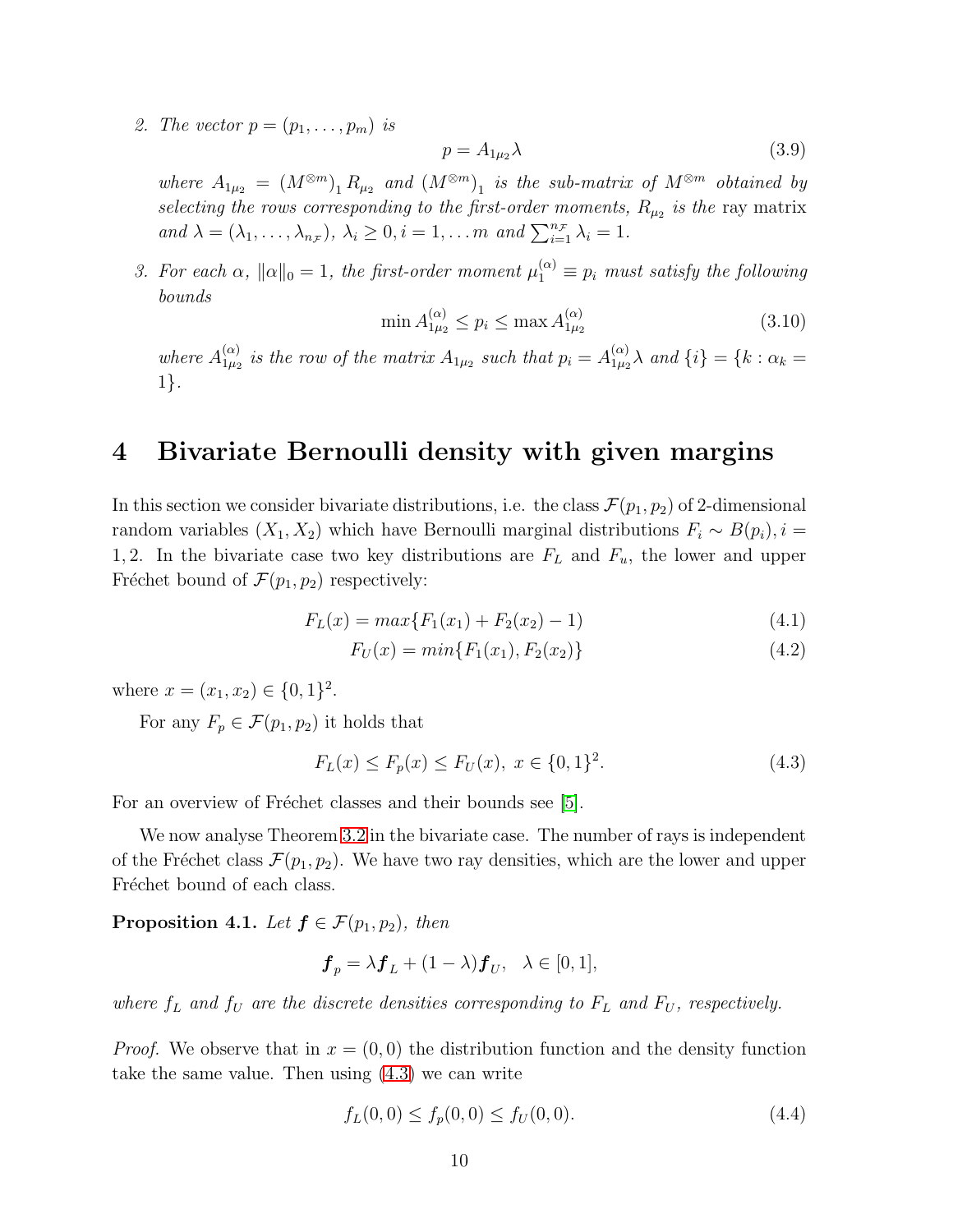It follows that  $f_p(0,0) = \lambda f_L(0,0) + (1-\lambda)f_U(0,0)$  with  $\lambda = \frac{f_p(0,0) - f_U(0,0)}{f_L(0,0) - f_U(0,0)}$ . It holds that  $0 \leq \lambda \leq 1$ .

Now we observe that for any density function  $f \in \mathcal{F}(p_1, p_2)$  we have  $f(0, 1) =$  $q_1 - f(0,0)$ . Then using [\(4.4\)](#page-11-1) we can write

$$
q_1 - f_L(0,0) \ge q_1 - f_p(0,0) \ge q_1 - f_U(0,0)
$$

that is

$$
f_U(1,0) \le f_p(1,0) \le f_L(1,0).
$$

We can write  $f_p(1,0) = \lambda_1 f_L(1,0) + (1-\lambda_1)f_U(1,0)$ . It is easy to verify that  $\lambda_1 = \lambda$ . We proceed in an analogous way for  $f_p(0, 1) = q_2 - f_p(0, 0)$  and  $f_p(1, 1) = 1 - q_1 - q_2 + f_p(0, 0)$ and we get  $f_p(x) = \lambda f_L(x) + (1 - \lambda)f_U(x)$ ,  $x \in \{0, 1\}^2$  and  $0 \le \lambda \le 1$ .  $\Box$ 

Proposition [4.1](#page-11-2) states that  $\mathcal{F}(p_1, p_2)$  is the convex hull of the upper and lower Fréchet bound.

In the bivariate case we can also find the domain of  $\theta_{12}$  expressed as a function of the margins  $p_1, p_2$ . From Eq.[\(3.1\)](#page-5-0) we get

$$
f_p(0,0) = q_1 q_2 (1 + \theta_{12} p_1 p_2).
$$
\n(4.5)

and consequently

$$
\theta_{12} = \frac{f_p(0,0) - q_1 q_2}{q_1 q_2 p_1 p_2}.
$$
\n(4.6)

Using [\(4.4\)](#page-11-1) it follows

$$
\frac{f_L(0,0) - q_1 q_2}{q_1 q_2 p_1 p_2} \le \theta_{12} \le \frac{f_U(0,0) - q_1 q_2}{q_1 q_2 p_1 p_2}
$$

Now without loss of generality we assume  $q_2 \geq q_1$ . From Eq.[\(4.1\)](#page-11-3) and [\(4.2\)](#page-11-3) we get

1. if  $q_1 + q_2 \leq 1$  then  $-\frac{1}{p_1}$  $\frac{1}{p_1p_2} \leq \theta_{12} \leq \frac{1}{p_1q}$  $\frac{1}{p_1q_2};$ 2. if  $q_1 + q_2 > 1$  then  $\frac{q_1 + q_2 - 1 - q_1 q_2}{q_1 q_2 p_1 p_2} \le \theta_{12} \le \frac{1}{p_1 q_2}$  $\frac{1}{p_1q_2}$ .

Finally (see also Theorem 1 in [\[8\]](#page-17-12)) we obtain the bounds for the correlation coefficient

$$
\rho_{12} = \frac{\mathbf{E}[X_1 X_2] - p_1 p_2}{\sqrt{p_1 q_1 p_2 q_2}}.
$$

Being  $\mathbf{E}[X_1X_2] = f_p(1,1), f_L(1,1) \le f_p(1,1) \le f_U(1,1)$  and  $f(1,1) = 1-q_1-q_2+f(0,0)$ for any density function  $f \in \mathcal{F}(p_1, p_2)$  we obtain:

1. if 
$$
q_1 + q_2 \le 1
$$
 then  $\frac{1 - q_1 - q_2 - p_1 p_2}{\sqrt{p_1 q_1 p_2 q_2}} \equiv -\sqrt{\frac{q_1 q_2}{p_1 p_2}} \le \rho_{12} \le \frac{1 - q_2 - p_1 p_2}{\sqrt{p_1 q_1 p_2 q_2}} \equiv \sqrt{\frac{p_2 q_1}{p_1 q_2}};$   
\n2. if  $q_1 + q_2 > 1$  then  $-\frac{p_1 p_2}{\sqrt{p_1 q_1 p_2 q_2}} \equiv -\sqrt{\frac{p_1 p_2}{q_1 q_2}} \le \rho_{12} \le \frac{1 - q_2 - p_1 p_2}{\sqrt{p_1 q_1 p_2 q_2}} \equiv \sqrt{\frac{p_2 q_1}{p_1 q_2}}.$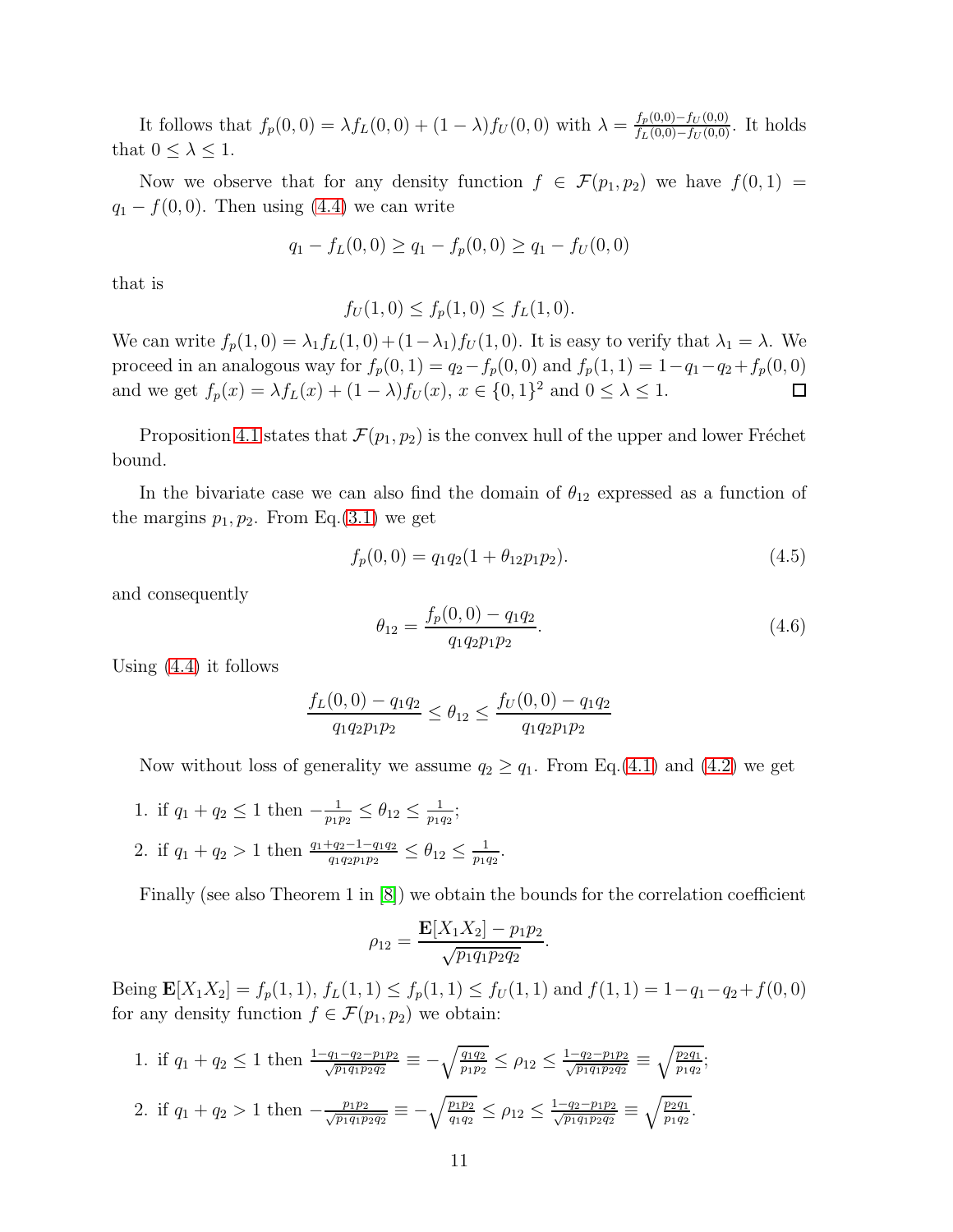#### <span id="page-13-0"></span>5 Examples

In this section we show some results corresponding to different multivariate Bernoulli distributions. The algorithm is described in Section [5.4.](#page-16-1)

#### 5.1 Trivariate Bernoulli distributions

Let us consider the case  $m=3$  and  $p=\left(\frac{1}{2}\right)$  $\frac{1}{2}$ ,  $\frac{1}{2}$  $\frac{1}{2}$ ,  $\frac{1}{2}$  $\frac{1}{2}$ . From Theorem [3.2,](#page-5-2) solving the system of equations [\(3.3\)](#page-5-1), we get 6 ray densities. The ray matrix  $R_p$  is

|                  |          |                  | 0                |            |          | $0\quad 0.5\quad 0.25$ |
|------------------|----------|------------------|------------------|------------|----------|------------------------|
| $\boldsymbol{R}$ | 0        | $\theta$         |                  | $0.5$ 0.25 | 0        |                        |
|                  | $\theta$ | 0.5              | $\overline{0}$   | 0.25       | 0        |                        |
|                  | 0.5      |                  | 0                | 0          | $\theta$ | 0.25                   |
|                  | 0.5      |                  | $\theta$         | 0.25       |          |                        |
|                  | 0        | 0.5              | 0                | 0          | $\theta$ | 0.25                   |
|                  |          | $\left( \right)$ | 0.5              | 0          | 0        | 0.25                   |
|                  |          |                  | $\left( \right)$ | $0.25$ 0.5 |          |                        |

and the matrix  $A_{2p}$  as defined in Proposition [3.1](#page-8-0) is

$$
A_{2p} = \left(\begin{array}{cccccc} 0.5 & 0 & 0 & 0.25 & 0.5 & 0.25 \\ 0 & 0.5 & 0 & 0.25 & 0.5 & 0.25 \\ 0 & 0 & 0.5 & 0.25 & 0.5 & 0.25 \end{array}\right).
$$

Using Eq. [\(3.10\)](#page-11-4) we get

$$
-1 \le \rho_{ij} \le 1, \ i, j = 1, 2, 3, i < j.
$$

Let us consider the case in which the  $X_i$ ,  $i = 1, \ldots, 3$  must be not correlated. We want to find a distribution  $F_p \in \mathcal{F}(\frac{1}{2})$  $\frac{1}{2}, \frac{1}{2}$  $\frac{1}{2}$ ,  $\frac{1}{2}$  $\frac{1}{2}$ ) such that  $\rho_{12} = \rho_{13} = \rho_{23} = 0$ . From Eq. [\(3.5\)](#page-8-3) we obtain  $\lambda_1 = \lambda_2 = \lambda_3 = \lambda_5 = 0.25$  and  $\lambda_4 = \lambda_6 = 0$ . The corresponding density is uniform,  $f_p(x) = \frac{1}{8}$ ,  $x \in S_3$  as expected.

If we choose  $\rho_{12} = 0.2, \rho_{13} = -0.3$  and  $\rho_{23} = 0.4$ , we obtain  $\lambda_1 = 0.275, \lambda_2 =$  $0.025, \lambda_3 = 0.375, \lambda_4 = 0, \lambda_5 = 0.325$  and  $\lambda_6 = 0$  as one of the solutions of Eq. [\(3.5\)](#page-8-3). The corresponding density is

$$
\boldsymbol{f}_p^T = (0.1625, 0.1875, 0.0125, 0.1375, 0.1375, 0.0125, 0.1875, 0.1625).
$$

If we choose  $\rho_{12} = 0.9, \rho_{13} = -0.3$  and  $\rho_{23} = 0.6$ , we do not find any  $f_p$  with such correlations, even if each  $\rho_{ij}$  satisfies the constraints found for bivariate distributions, which, as we said before, in this case are  $-1 \leq \rho_{ij} \leq 1$ ,  $i, j = 1, 2, 3, i < j$ .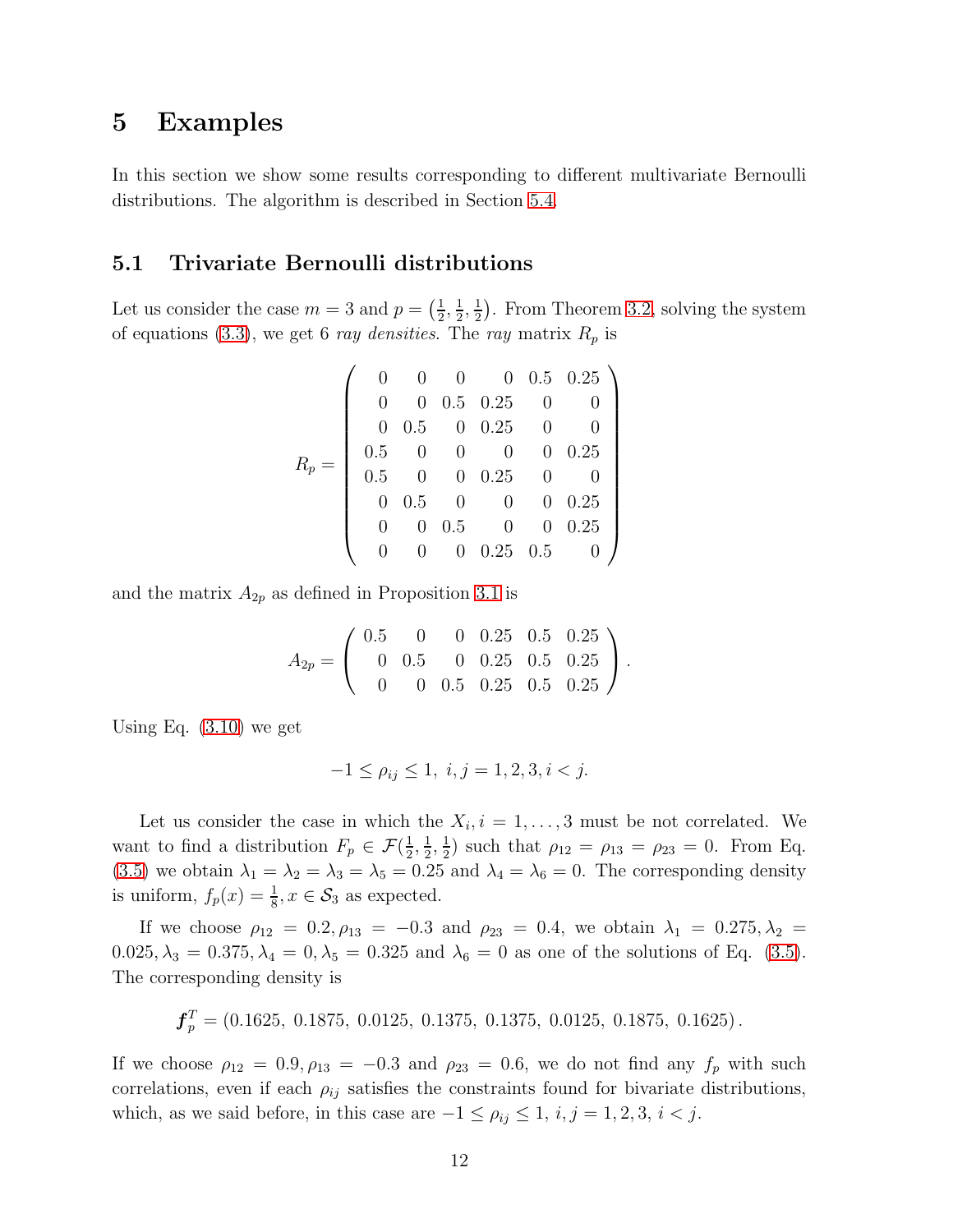If we search for a feasible  $\rho^*$  which is the correlation matrix closest<sup>[1](#page-14-0)</sup> to the desired  $\rho$ we obtain  $\rho_{12}^* = 0.6\overline{3}$ ,  $\rho_{13}^* = 0.3\overline{3}$  and  $\rho_{23}^* = -0.0\overline{3}$ . The corresponding density is

> $(\boldsymbol{f}^{\star}_{p}% ,\phi_{\alpha}^{\ast},\phi_{\alpha}^{\ast},\phi_{\alpha}^{\ast})$  $\mathbf{F}_p^{\star}$ ) $^T = \left(0.241\overline{6}, 0, 0.091\overline{6}, 0.166\overline{6}, 0.166\overline{6}, 0.091\overline{6}, 0, 0.241\overline{6}\right).$

Let us now consider the case  $p = \left(\frac{1}{4}\right)$  $\frac{1}{4}$ ,  $\frac{3}{4}$  $\frac{3}{4}, \frac{1}{2}$  $\frac{1}{2}$ ). The ray matrix  $R_p$  contains 6 margins

$$
R_p = \left(\begin{array}{ccccc} 0 & 0 & 0 & 0 & 0.25 & 0.25 \\ 0.25 & 0.25 & 0.5 & 0.5 & 0 & 0.25 \\ 0 & 0.25 & 0 & 0 & 0 & 0 & 0 \\ 0.25 & 0 & 0 & 0.25 & 0 & 0 \\ 0.25 & 0.5 & 0.25 & 0 & 0.5 & 0.25 \\ 0 & 0 & 0.25 & 0 & 0 & 0 & 0 \\ 0 & 0 & 0.25 & 0 & 0 & 0.25 \end{array}\right)
$$

and the  $A_{2p}$  matrix is

$$
A_{2p} = \left(\begin{array}{cccccc} 0.25 & 0 & 0 & 0.25 & 0.25 & 0.25 \\ 0.25 & 0.5 & 0.25 & 0.25 & 0.5 & 0.5 \\ 0 & 0 & 0.25 & 0.25 & 0 & 0.25 \end{array}\right).
$$

Using Eq. [\(3.10\)](#page-11-4) we get

$$
-1 \le \rho_{12} \le 0.333 \text{ and } -0.577 \le \rho_{13}, \rho_{23} \le 0.577.
$$

If we choose  $\rho_{12} = 0.3, \rho_{13} = 0.25$  and  $\rho_{23} = -0.1$ , we obtain  $\lambda_1 = 0.2835, \lambda_2 =$  $0.025, \lambda_3 = 0, \lambda_4 = 0, \lambda_5 = 0.2781$  and  $\lambda_6 = 0.4134$ . The corresponding density is

 $\boldsymbol{f}_p^T = (0.1729, 0.1805, 0.0063, 0.1404, 0.0709, 0.3258, 0, 0.1033).$ 

As the last example of trivariate Bernoulli distribution we consider  $p = \left(\frac{1}{4}\right)^{1/2}$  $\frac{1}{4}, \frac{1}{7}$  $\frac{1}{7}, \frac{1}{3}$  $\frac{1}{3}$ ). The ray matrix  $R_p$  (rounded to the third decimal digit) has 11 ray densities

|         |                  |                  |          |                                              |          |                     | $\overline{0}$                         |                                   |                                      |                | $0$ 0.06 0.143 0.143 |
|---------|------------------|------------------|----------|----------------------------------------------|----------|---------------------|----------------------------------------|-----------------------------------|--------------------------------------|----------------|----------------------|
| $R_p =$ | $\left( \right)$ |                  |          |                                              |          |                     |                                        | $0$ 0.083 0.143 0.143 0.113 0.083 |                                      |                |                      |
|         |                  |                  |          | $0$ 0.107 0.25 0.25 0 0.19 0.22 0.19 0 0.107 |          |                     |                                        |                                   |                                      |                |                      |
|         |                  |                  |          | 0.333 0.333 0.226 0.083 0 0.19               |          |                     | $\sim$ 0                               |                                   | $\begin{matrix} 0 \end{matrix}$<br>0 | 0.19           | 0.083                |
|         |                  | $0$ 0.143 0.143  |          | $\overline{0}$                               | $\sim$ 0 | $\overline{0}$      | $\begin{matrix} 0 \end{matrix}$        | 0.03                              | $\theta$                             |                |                      |
|         | 0.143            | $\left( \right)$ |          | $0\quad 0.143\quad 0.06$                     |          | $\overline{0}$      | $\begin{array}{ccc} & & 0 \end{array}$ | $\left( \right)$                  | $\left( \right)$                     |                |                      |
|         |                  | $0.25$ 0.107     | $\theta$ | $\overline{0}$                               |          | $0 \t 0.25 \t 0.06$ |                                        | $\overline{0}$                    |                                      | $0\quad 0.107$ |                      |
|         | 0.274            |                  | 0.524    | $0.524$ $0.607$ $0.417$ $0.607$ $0.637$      |          |                     |                                        |                                   | $0.667$ 0.56                         |                |                      |

.

<span id="page-14-0"></span> $1$ <sup>1</sup>The distance can be freely chosen. In this example we used the Euclidean distance.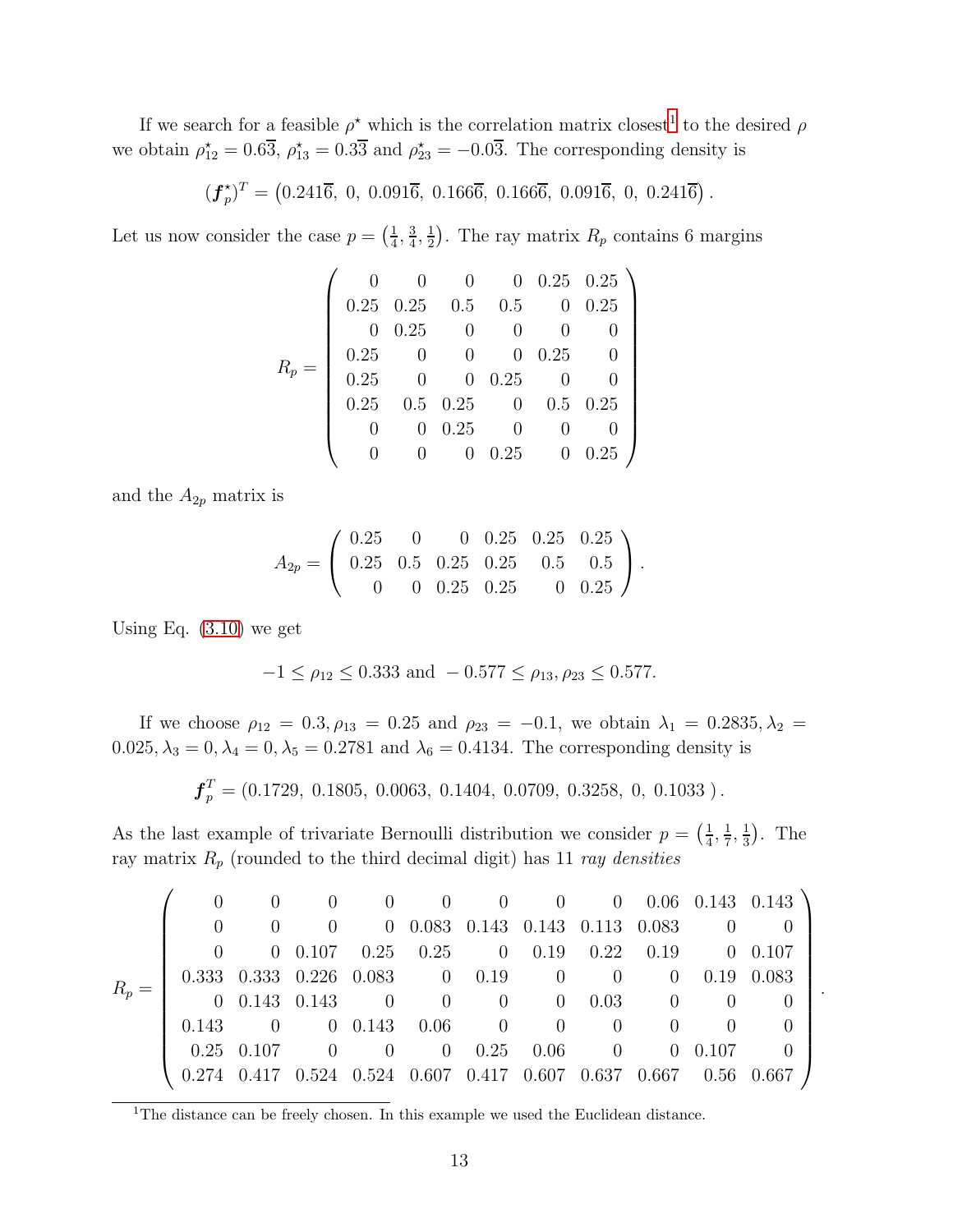Using Eq. [\(3.10\)](#page-11-4) we get

 $-0.236 \le \rho_{12} \le 0.707, -0.408 \le \rho_{13} \le 0.816$  and  $-0.289 \le \rho_{23} \le 0.577$ .

If we choose  $\rho_{12} = 0.3, \rho_{13} = 0.25$  and  $\rho_{23} = -0.2$ , we obtain

 $\boldsymbol{f}^T_p = (0.0146,~0,~0.1197,~0.1990,~0.0665,~0.0617,~0.0491,~0.4893)$ .

#### 5.2 Multivariate  $m = 5$  Bernoulli distributions

Let us consider the case  $p = \left(\frac{1}{2}\right)$  $\frac{1}{2}, \frac{1}{2}$  $\frac{1}{2}, \frac{1}{2}$  $\frac{1}{2}, \frac{1}{2}$  $\frac{1}{2}, \frac{1}{2}$  $\frac{1}{2}$ ). We obtain 2,712 *ray densities*. If we choose  $\rho_{12} = 0.3, \rho_{13} = 0.2, \rho_{14} = 0.2, \rho_{15} = 0.1, \rho_{23} = -0.2, \rho_{24} = 0.3, \rho_{25} = 0.2, \rho_{34} = 0.2, \rho_{35} = 0.1, \rho_{36} = 0.1, \rho_{37} = 0.2, \rho_{38} = 0.2, \rho_{39} = 0.2, \rho_{31} = 0.2, \rho_{32} = 0.2, \rho_{33} = 0.2, \rho_{34} = 0.2, \rho_{35} = 0.2, \rho_{3$ 0.1 and  $\rho_{45} = -0.2$ , we obtain

f<sup>p</sup> = 0 0.0625 0.0125 0 0.025 0.025 0.05 0.1 0.025 0 0.05 0.0875 0.0375 0 0 0.1 0.05 0.0125 0.0625 0 0 0.05 0.025 0 0 0 0 0.0125 0.0375 0.025 0.125 .

#### 5.3 Multivariate  $m \geq 6$  Bernoulli distributions

For  $m = 6$  and  $p = \left(\frac{1}{2}\right)$  $\frac{1}{2}, \frac{1}{2}$  $\frac{1}{2}, \frac{1}{2}$  $\frac{1}{2}, \frac{1}{2}$  $\frac{1}{2}, \frac{1}{2}$  $\frac{1}{2}, \frac{1}{2}$  $\frac{1}{2}$ ) we obtain 707, 264 *ray densities*. In general we observe that if the number of rays is too large with respect to the available computer power and if the objective can be reduced to the problem of finding just one density  $f \in \mathbb{F}_m$  with given margins p and second order moments  $\mu_2$ , it is enough to solve the system

$$
\begin{cases}\n(M^{\otimes m})_1 f = p \\
(M^{\otimes m})_2 f = \mu_2\n\end{cases}
$$

using standard linear programming tools (e.g. [\[2\]](#page-17-10)).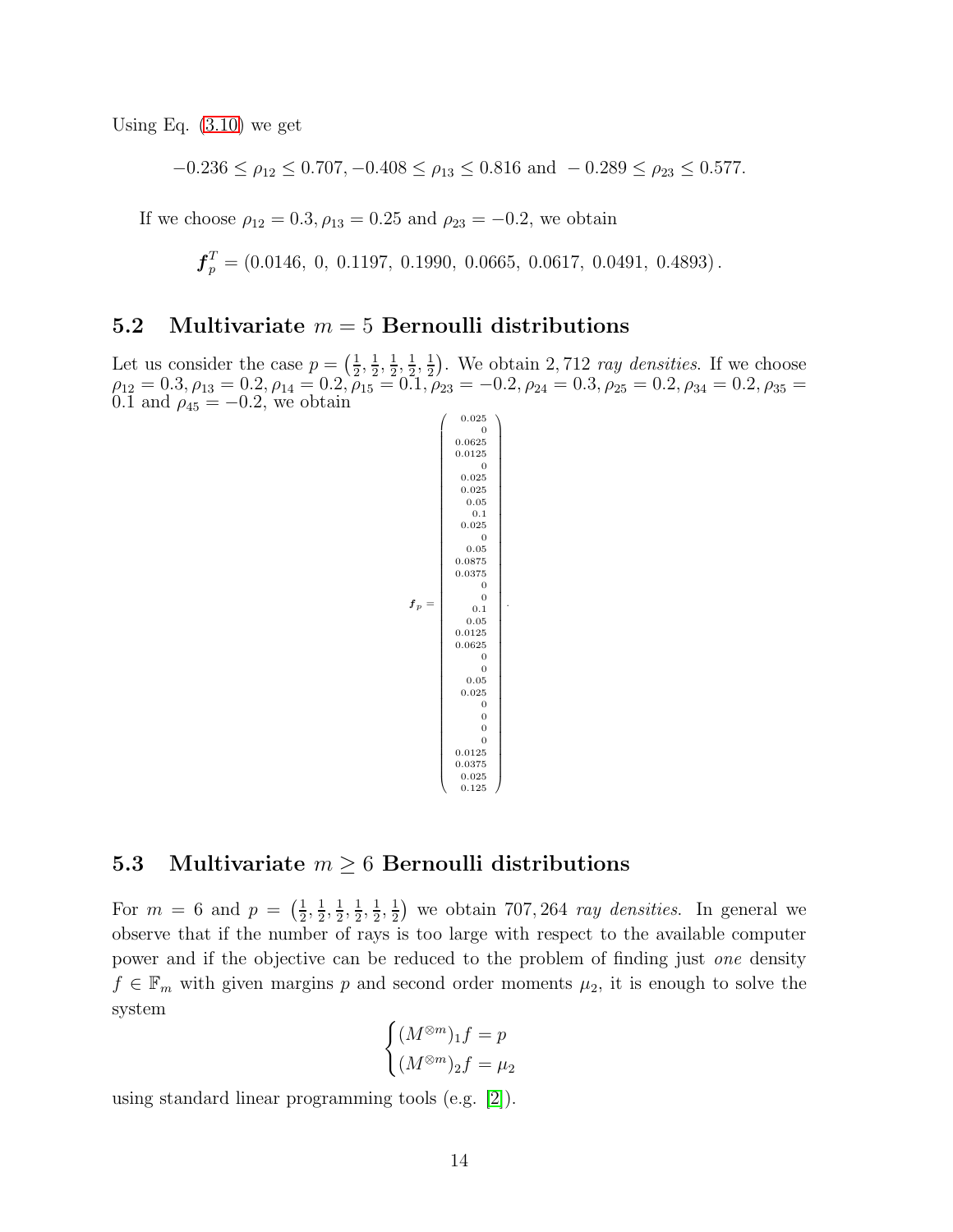#### <span id="page-16-1"></span>5.4 The algorithm

In this section we briefly describe the algorithm that we used in Section [5.](#page-13-0) Given m, p and  $\rho$  as input the algorithm returns the ray matrix  $R_p$  and, if it exists, the density  $f_p$ , which has Bernoulli  $B(p_i)$ ,  $i = 1, \ldots, m$  as marginal distribution and pairwise correlations  $\rho = (\rho_{ij}, i, j = 1, \dots, m, i < j)$ . The algorithm has the following main steps:

- 1. the construction of the matrix  $H$ , see [\(3.3\)](#page-5-1) of Theorem [3.2;](#page-5-2)
- 2. the generation of the ray matrix  $R_p$ ;
- 3. the construction of the density  $f_p$  as the solution of the system [\(3.5\)](#page-8-3) of Theorem [3.2.](#page-5-2)

The construction of the matrix H and of the density  $f_p$  is implemented in SAS/IML. In particular, the system [\(3.5\)](#page-8-3) is solved using the Proc Lpsolve that is part of SAS/QC. The rays are generated using  $4ti2$  ([\[1\]](#page-16-0)). The software code is available on request. We performed the analysis using a standard laptop (CPU Intel core I7-2620M CPU 2.70GHz 2.70GHz, RAM 8GB).

#### 6 Discussion

The proposed approach can be applied to any given set of moments, even of different orders. All the results given for moments and correlations can be easily adapted to other widely-used measures of dependence, such as Kendall's  $\tau$  and Spearman's  $\rho$ . Furthermore, the polynomial representation of the distributions of any Fréchet class provides a link to copulas, which are a powerful instrument to model dependence.

### 7 Acknowledgements

Roberto Fontana wishes to thank professor Antonio Di Scala (Politecnico di Torino, Department of Mathematical Sciences) and professor Giovanni Pistone (Collegio Carlo Alberto, Moncalieri) for the helpful discussions he had with them.

### <span id="page-16-0"></span>References

[1] 4ti2 team. 4ti2—a software package for algebraic, geometric and combinatorial problems on linear spaces. Available at www.4ti2.de, 2015.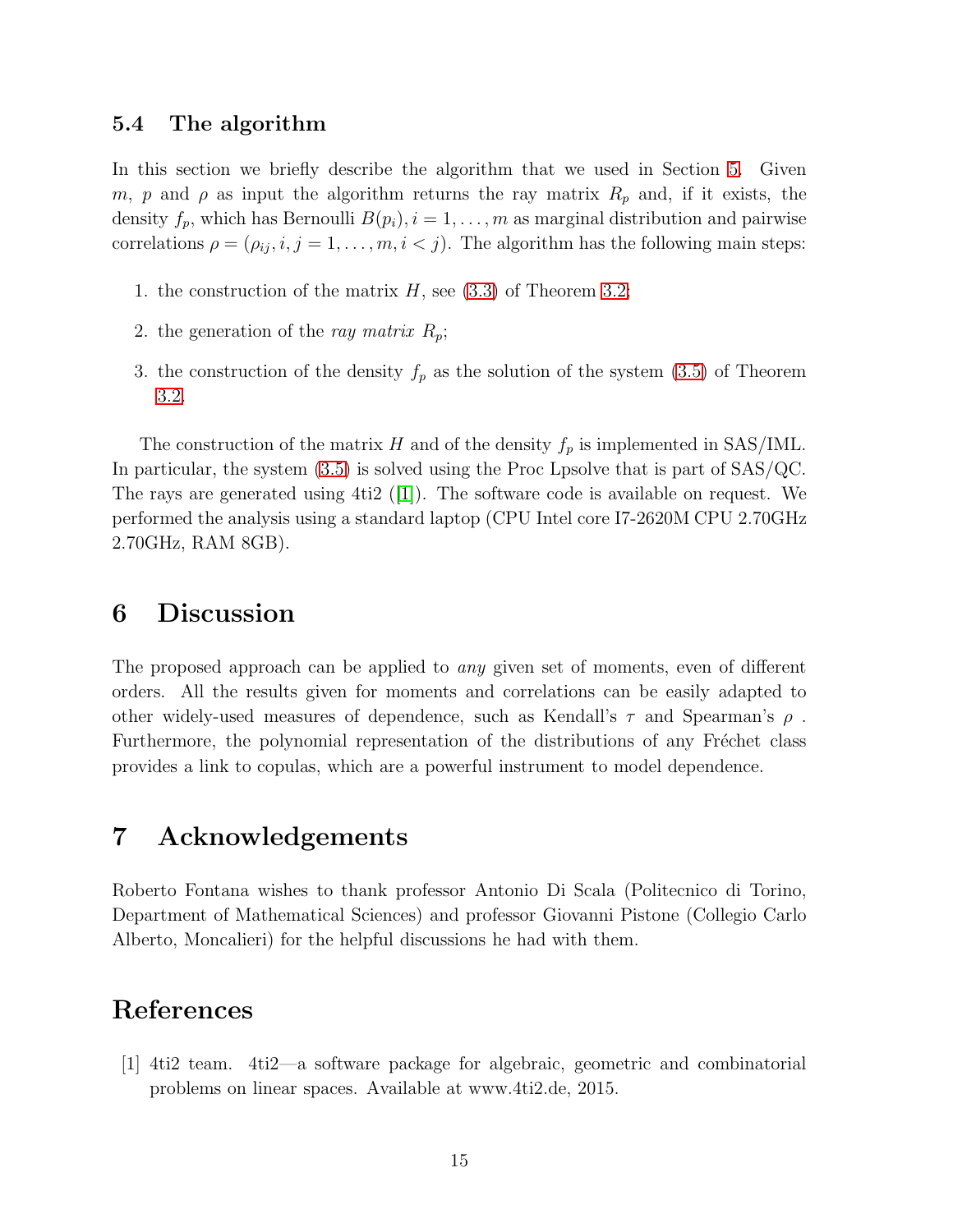- <span id="page-17-10"></span><span id="page-17-0"></span>[2] Michel Berkelaar, Kjell Eikland, Peter Notebaert, et al. lpsolve: Open source (mixed-integer) linear programming system. Eindhoven U. of Technology, 2004.
- <span id="page-17-6"></span>[3] N Rao Chaganty and Harry Joe. Range of correlation matrices for dependent bernoulli random variables. Biometrika, 93(1):197–206, 2006.
- <span id="page-17-11"></span>[4] Martin Crowder. On the use of a working correlation matrix in using generalised linear models for repeated measures. Biometrika, 82(2):407–410, 1995.
- [5] Giorgio Dall'Aglio, Samuel Kotz, and Gabriella Salinetti. Advances in probability distributions with given marginals: beyond the copulas, volume 67. Springer Science & Business Media, 2012.
- <span id="page-17-1"></span>[6] Mary E Haynes, Roy T Sabo, and N Rao Chaganty. Simulating dependent binary variables through multinomial sampling. Journal of Statistical Computation and Simulation, 86(3):510–523, 2016.
- <span id="page-17-12"></span><span id="page-17-9"></span>[7] Raymond Hemmecke. On the computation of hilbert bases of cones. Mathematical Software, ICMS, pages 307–317, 2002.
- <span id="page-17-2"></span>[8] Mark Huber, Nevena Marić, et al. Multivariate distributions with fixed marginals and correlations. Journal of Applied Probability, 52(2):602–608, 2015.
- [9] Seung-Ho Kang and Sin-Ho Jung. Generating correlated binary variables with complete specification of the joint distribution. Biometrical Journal, 43(3):263– 269, 2001.
- <span id="page-17-8"></span><span id="page-17-4"></span>[10] Kung-Yee Liang and Scott L Zeger. Longitudinal data analysis using generalized linear models. Biometrika, 73(1):13–22, 1986.
- <span id="page-17-5"></span>[11] RB Nelsen. An introduction to copulas, ser. Lecture Notes in Statistics. New York: Springer, 2006.
- [12] Samuel D Oman. Easily simulated multivariate binary distributions with given positive and negative correlations. Computational Statistics  $\mathcal{B}$  Data Analysis, 53(4):999–1005, 2009.
- <span id="page-17-3"></span>[13] Bahjat F Qaqish. A family of multivariate binary distributions for simulating correlated binary variables with specified marginal means and correlations. *Biometrika*, 90(2):455–463, 2003.
- <span id="page-17-7"></span>[14] N Rao Chaganty and Harry Joe. Efficiency of generalized estimating equations for binary responses. Journal of the Royal Statistical Society: Series B (Statistical Methodology), 66(4):851–860, 2004.